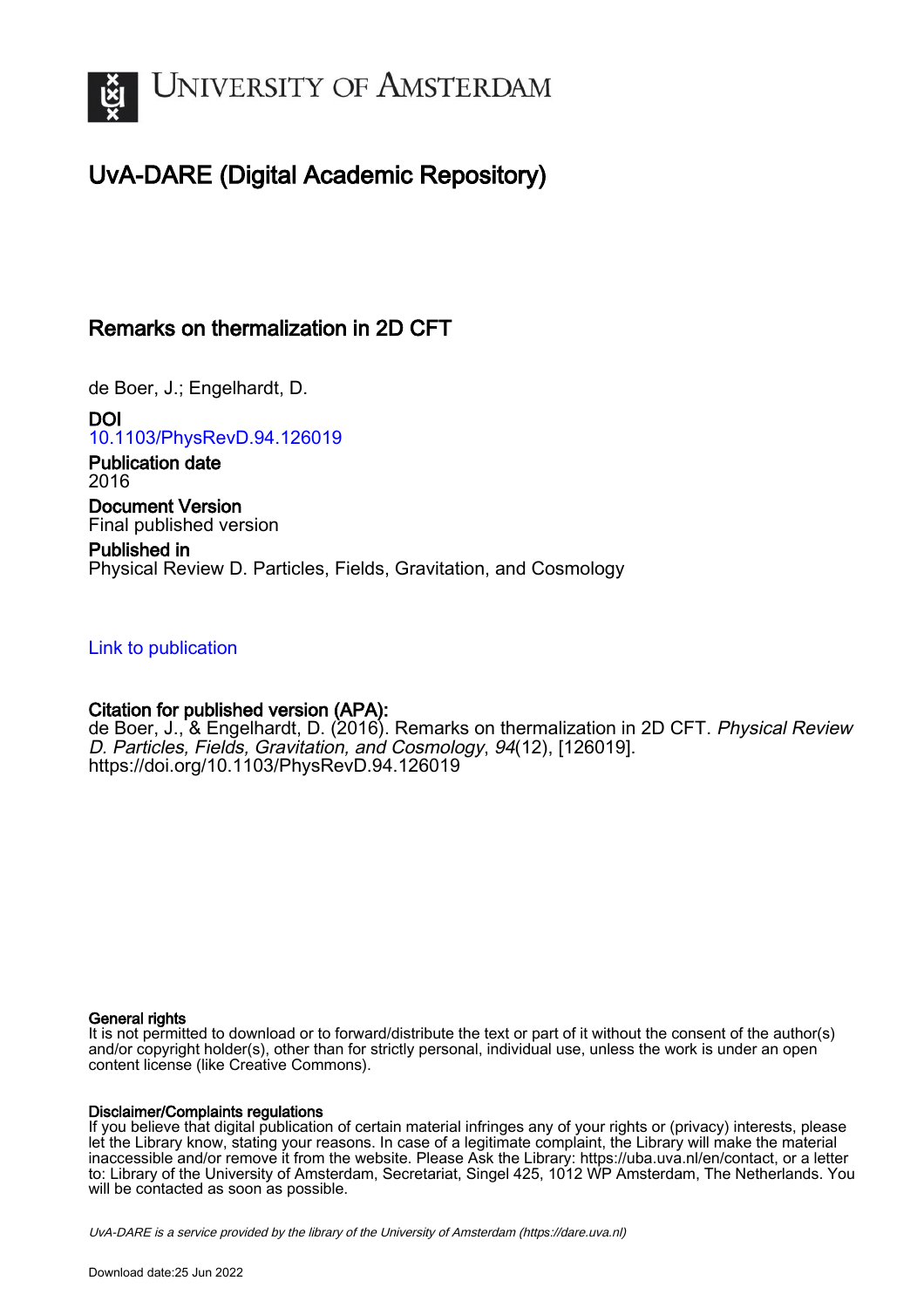## Remarks on thermalization in 2D CFT

Jan de Boer<sup>[1,\\*](#page-1-0)</sup> and Dalit Engelhardt<sup>2,[†](#page-1-1)</sup>

<span id="page-1-2"></span><sup>1</sup>Institute for Theoretical Physics, University of Amsterdam, 1090 GL Amsterdam, The Netherlands <sup>2</sup>Department of Physics and Astronomy, University of California, Los Angeles, California 90095, USA (Received 10 June 2016; published 30 December 2016)

We revisit certain aspects of thermalization in 2D conformal field theory (CFT). In particular, we consider similarities and differences between the time dependence of correlation functions in various states in rational and non-rational CFTs. We also consider the distinction between global and local thermalization and explain how states obtained by acting with a diffeomorphism on the ground state can appear locally thermal, and we review why the time-dependent expectation value of the energymomentum tensor is generally a poor diagnostic of global thermalization. Since all 2D CFTs have an infinite set of commuting conserved charges, generic initial states might be expected to give rise to a generalized Gibbs ensemble rather than a pure thermal ensemble at late times. We construct the holographic dual of the generalized Gibbs ensemble and show that, to leading order, it is still described by a Banados-Teitelboim-Zanelli black hole. The extra conserved charges, while rendering  $c < 1$ theories essentially integrable, therefore seem to have little effect on large-c conformal field theories.

DOI: [10.1103/PhysRevD.94.126019](http://dx.doi.org/10.1103/PhysRevD.94.126019)

#### I. INTRODUCTION

Systems perturbed away from equilibrium have been shown to exhibit a rich array of behaviors that depend on the type of initial perturbation and the characteristics of the systems. At asymptotically late times, however, they are generically expected to exhibit behavior characteristic of thermal equilibrium, regardless of the short-time behavior following the perturbation, so long as the perturbation injects sufficient energy into the system. This behavior can be investigated from the point of view of a subsystem, where the system is defined to have thermalized if its reduced density matrix is equal to that of a thermal (mixed) state; however, isolated quantum systems starting from a pure quantum mechanical state can also be described as "thermalized" if the expectation values of observables at late times are in agreement with those of a thermal ensemble [1–[4\].](#page-12-0)

Theoretical and experimental evidence on nonequilibrium behavior has increasingly shown that the expectation that all systems equilibrate to a simple thermal state may be misleading in  $1 + 1$ -dimensional systems, where in some cases thermalization appears to be inhibited entirely.<sup>1</sup> In holographic contexts, where thermalization in the field theory is understood to be dual to black hole formation in the holographically dual asymptotically anti-de Sitter (AdS) bulk spacetime, such nonthermalization would appear to be at odds with the expectation that perturbations of AdS of sufficiently

high energy should generically backreact to form black holes.<sup>2</sup>

The absence of thermalization in certain  $1 + 1$ dimensional isolated systems has been attributed to the presence of a large number of conserved currents and is associated with the notion of quantum integrability, with such systems proposed to behave in accordance with the generalized Gibbs ensemble (GGE) instead of the usual Gibbs ensemble [\[8\].](#page-12-1) The critical behavior of many  $1 + 1$ dimensional systems is described by conformal field theories (CFTs), suggesting that there may be qualitative differences between the thermalization behavior of 2D CFTs with their infinite-dimensional conformal symmetry as compared to that of higher-dimensional CFTs, where the stress tensor and its descendants are the only conserved currents to be found.

Nonetheless, even for unitary 2D CFTs, there are important differences between the behavior of CFTs of which the central charge is below or above some critical value  $c_{\text{crit}}$ , where  $c_{\text{crit}}$  depends on the chiral algebra of the 2D CFT and determines whether the CFT is rational  $(c < c<sub>crit</sub>)$  or not<sup>3</sup>  $(c > c<sub>crit</sub>)$ . For CFTs of which the symmetry is only the Virasoro algebra, i.e. with no additional extended symmetries,  $c_{\text{crit}} = 1$ . In the rational case, the spectrum of the theory consists of a finite number of primaries for the chiral algebra with rational conformal dimensions of the form  $\frac{p}{q}$ , with integer p, q. For a CFT on a

<span id="page-1-0"></span>[<sup>\\*</sup>](#page-1-2) J.deBoer@uva.nl

<span id="page-1-1"></span>[<sup>†</sup>](#page-1-2) engelhardt@physics.ucla.edu

<sup>&</sup>lt;sup>1</sup>See Refs.  $[5-7]$  $[5-7]$  for recent reviews.

<sup>&</sup>lt;sup>2</sup>The question of whether exact, nontrivial, eternally oscillating asymptotically AdS solutions (with energies equal to that of a large AdS black hole) exist is currently an open issue; we comment on it briefly in Sec. [VI.](#page-11-0)

<sup>&</sup>lt;sup>3</sup>While this appears to be the case in known examples, we are not aware of a rigorous proof of this statement.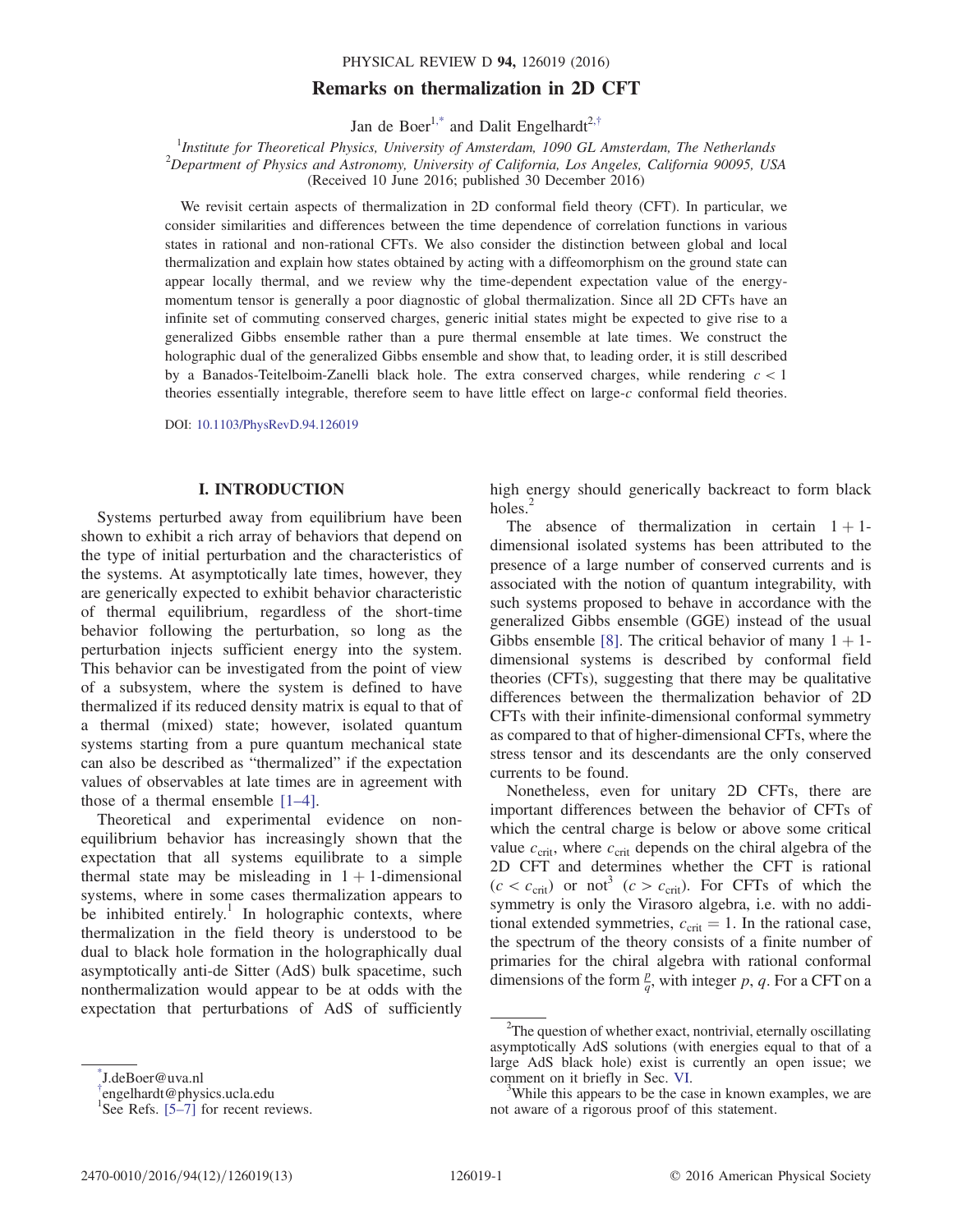circle of radius  $R$ , time translations are thus generated by  $U(t) = \exp(-it(L_0 + \bar{L}_0 - \frac{c}{12})/R)$ , so that all correlation<br>functions will be periodic in time <sup>4</sup> where the existence of functions will be periodic in time, $4$  where the existence of such revivals follows from the rationality of the conformal dimensions in the CFT, and their period depends on the operator spectrum and on the size  $R$  of the system. Clearly, theories with  $c < c_{\text{crit}}$  do not thermalize, although it is still in principle possible for subsystems to behave approximately as thermal systems for times  $t$  that are much smaller than the revival time of the system.

For  $c > c_{\text{crit}}$ , this argument no longer applies, and there is no a priori mechanism to prevent thermalization for generic perturbations. There are nonetheless special states that fail to thermalize in any CFT, the simplest examples being states that are built from descendants of the ground state only. These states are linear superpositions of states with integer conformal dimension, and their period is proportional to the system size  $L$  alone. Even in such states, sufficiently small subsystems will exhibit approximately thermal behavior for times  $t \ll L$ ; however, globally the system undergoes periodic revivals.

Special descendants of the ground states, coherent states, have a geometric interpretation as conformal transformations of the CFT on the plane or a subspace thereof. In the case of a bounded subspace, such boundary states in the form of a strip or a rectangle have been used to analyze certain quantum quenches and CFT nonequilibrium behavior (see, e.g., Refs. [9–[17\]](#page-12-3)), with conditions on the Euclidean boundary defining the initial conditions of the system, the time-evolved correlation functions of which are computed by analytic continuation from Euclidean time. Such states can be understood to define an initial state via a Euclidean path integral over a portion of the boundary, with correlation functions computed by joining together domains representing an in and an out state. For example, a path integral over a rectangle with suitable boundary conditions on three sides provides a state in the CFT on the interval formed by the remaining side; a correlation function in this state can be computed by joining together such an in state with an out state, resulting in a full rectangle.<sup>5</sup> Similarly, in the case of the strip, opposite halves represent the in and out states. While strip states have been shown to exhibit behavior consistent with thermalization, one has to be careful with CFTs defined on the entire real line. Paraphrasing the result of Ref. [\[14\]](#page-12-4), a conformal compactification of the real line maps it to a finite interval, $6$  and it maps all of Minkowski spacetime to a causal diamond based on the finite interval. Therefore, measurements in

Minkowski space are insensitive to the presence of the boundaries of the interval, which introduce a finite size in the system that determines the period of revivals. The restriction of strip observations to a causal subset thus prevents nonthermal features of such states from being detected. This paper therefore made it clear that the apparent thermalization in strip states observed in Refs. [9–[12\]](#page-12-3) is due to the restriction to a limited amount of time.

These observations can be further motivated by noting that many features of global thermalization of a CFT, such as the appearance of a suitable coarse-grained entropy, should be conformally invariant. In fact, one could argue that a better (and conformally invariant) definition of thermalization would be to require that expectation values at late times approach those of a thermal state or those of a conformally transformed thermal state. In particular, in holographic theories, where conformal mappings are dual to bulk diffeomorphisms, thermalization invariance under conformal mappings is equivalent to the evident statement that black hole formation (or lack thereof) is diffeomorphism invariant. Since black hole formation following an injection of energy is rather generic in AdS, this calls into question which CFT states do in fact thermalize. As we show here, in nonrational CFTs, i.e. where  $c > c_{\text{crit}}$ , no revivals would be observed in expectation values of primary operators in general states constructed as linear superpositions of states obtained by local operator insertions. To the extent that the absence of revivals in the system is indicative of its thermalization, this is in line with the expectation from holography.

An interesting additional feature of 2D CFTs is the existence of an infinite number of commuting conserved charges, even when the chiral algebra is just the Virasoro algebra. The lowest two charges are  $L_0$ , the zero mode of T, and the zero mode  $K_0$  of : $TT$ :. These charges are a quantum version of the infinite number of conserved charges that appear in the Korteweg–de Vries (KdV) hierarchy [\[18\]](#page-12-5). One would more generally expect that generic states in a 2D CFT at late times should be describable in terms of a generalized Gibbs ensemble with chemical potentials for all conserved charges instead of the thermal ensemble. This has indeed been confirmed in Refs. [\[19](#page-12-6)–21].

A nice heuristic picture of some of the features of thermalization in 2D CFTs arises by assuming that all excitations can be described in terms of free quasiparticles [\[9,10,22,23\]](#page-12-3). If after a quench correlated pairs of quasiparticles are locally emitted, the entanglement between an interval of length L and its complement will increase until time  $T \sim L/2$  and then remain constant. This picture of growth and saturation is qualitatively in keeping with the holographic predictions [\[24](#page-12-7)–27]. In the case of a union of disjoint intervals, on the other hand, the postquench behavior of the entanglement entropy given by the quasiparticle picture only correctly corresponds to the behavior

<sup>&</sup>lt;sup>4</sup>It should be emphasized that these revivals are different from Poincaré recurrences and occur on far shorter time scales.

This is discussed in more detail in Sec. [III](#page-5-0). <sup>6</sup>

<sup>&</sup>lt;sup>6</sup>The precise map is  $e^{i\tilde{z}} = (e^z - 1)/(e^z + 1)$ , where  $z \in$  $[-\infty, \infty] \times [0, \pi]$  is the coordinate on the Euclidean strip of infinite spatial extent and  $\tilde{z} \in [0, \pi] \times [-\infty, \infty]$  is a coordinate on infinite spatial extent and  $\tilde{z} \in [0, \pi] \times [-\infty, \infty]$  is a coordinate on a finite strip with infinite extent in Euclidean time. a finite strip with infinite extent in Euclidean time.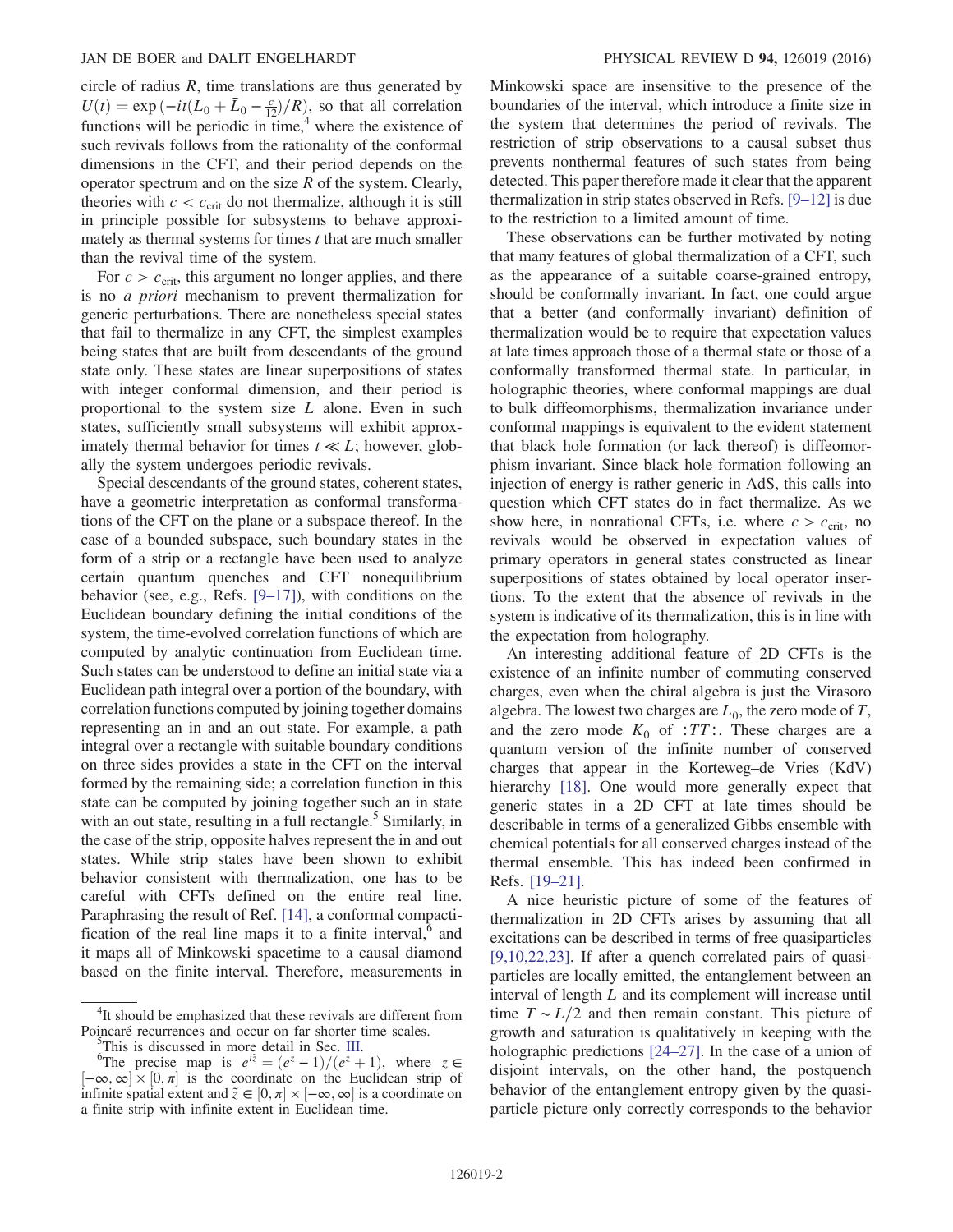for  $c < c_{\text{crit}}$  [\[16\]](#page-12-8) systems. There therefore appear to be close connections between integrability, rational conformal dimensions, and the validity of the quasiparticle picture for  $c < c<sub>crit</sub>$  on the one hand and between irrational conformal dimensions, lack of integrability, and the breakdown of the quasiparticle picture for  $c > c_{\text{crit}}$ .

The inhibition of thermalization that we find in rational CFTs by contrast to general CFTs thus further asserts such connections. In this paper, we clarify some additional aspects of these connections and make contact with the dual holographic picture that they provide. We begin by discussing the holographic dual picture of local thermalization in a pure state and analyze the capacity of the CFT stress tensor for serving as a thermalization diagnostic (Sec. [II\)](#page-3-0). We then exploit the conformal invariance of global thermalization in a CFT by evaluating whether local perturbations of the rectangle state are followed by initial-value revivals of observables at asymptotically late times; such revivals are indicative of the system's inability to establish an asymptotic thermal state, and we show that, as is expected from holography, they naively do not take place for a general (nonrational) CFT (Sec.[IV](#page-7-0)). This discussion is preceded by a review of the boundary-state setup and the strip and rectangle states (Sec. [III\)](#page-5-0). Finally, we consider the holographic dual of the generalized Gibbs ensemble with chemical potentials for all conserved charges and show that it is still described by the Banados-Teitelboim-Zanelli (BTZ) black hole (Sec. [V\)](#page-9-0). We conclude with a discussion of future directions.

## <span id="page-3-0"></span>II. PROBES OF LOCAL AND GLOBAL THERMALIZATION

The general thermalization setup is to consider a CFT in a pure state  $|\psi\rangle$ , let the system time evolve, and ask to what extent the state of system can be well approximated by a thermal state (global thermalization) and to what extent a subsystem can be well approximated by a subsystem of a thermal system (local thermalization).

A unique feature of 2D CFTs is that they have an infinite symmetry algebra that creates new states  $|\psi'\rangle \sim$ <br> $\nabla \Pi I_{\psi} |\psi\rangle$  from  $|\psi\rangle$ . We would expect that these  $\sum \prod L_{-k_i} |\psi\rangle$  from  $|\psi\rangle$ . We would expect that these symmetries do not affect whether or not a system globally thermalizes, but it is not a priori clear in what way these symmetry generators affect local thermalization. The example of the rectangle state (which is related to the ground state by symmetries) shows that local thermalization can occur even in states that are descendants of the ground state: by restricting observations to a small interval on the rectangle, the geometry observed is effectively that of the infinite strip, and therefore thermalization is observed. It would be quite interesting to develop a more quantitative theory explaining to what extent subsystems in states that are descendants of the ground state are approximately thermal. Given that the behavior of the systems of interest seems to be fixed by geometry and symmetries alone, such a quantitative description should be possible, and we hope to report on it elsewhere. In the meantime, we will present the holographic dual point of view.

In holography, states that are descendants of the ground state and that have a semiclassical gravitational dual are described by geometries that are diffeomorphic to global  $AdS<sub>3</sub>$ . General descendants of the ground state are described by  $AdS<sub>3</sub>$  with many graviton excitations, and different semiclassical  $AdS<sub>3</sub>$  geometries correspond to various Virasoro coherent states. Diffeomorphisms that preserve a convenient Fefferman-Graham gauge choice act on  $AdS<sub>3</sub>$  as follows. We start with vacuum AdS with metric  $ds^2 = (dw^2 + dz d\overline{z})/w^2$  and perform the following coordinate transformation,

$$
w \to \frac{w\sqrt{\partial f \overline{\partial} f}}{N},
$$
  
\n
$$
z \to f(z) - \frac{w^2}{2} \frac{\partial f \overline{\partial}^2 \overline{f}}{\overline{\partial} \overline{f} N},
$$
  
\n
$$
\overline{z} \to \overline{f}(\overline{z}) - \frac{w^2}{2} \frac{\overline{\partial} \overline{f} \partial^2 f}{\partial f N},
$$
\n(2.1)

where

$$
N = 1 + \frac{w^2}{4} \frac{\partial^2 f \bar{\partial}^2 \bar{f}}{\partial f \bar{\partial} \bar{f}}.
$$
 (2.2)

<span id="page-3-1"></span>We then obtain a metric of the form

$$
ds^2 = \frac{dw^2 + dzd\overline{z}}{w^2} - \frac{6}{c}T(z)dz^2 - \frac{6}{c}\overline{T}(\overline{z})d\overline{z}^2
$$

$$
+ \frac{36}{c^2}w^2T(z)\overline{T}(\overline{z})dzd\overline{z},
$$
(2.3)

where

$$
T(z) = \frac{c}{12} \{f, z\}, \qquad \bar{T}(\bar{z}) = \frac{c}{12} \{\bar{f}, \bar{z}\}, \qquad (2.4)
$$

where the Schwarzian derivative is as usual

$$
\{f,z\} = \frac{\partial^3 f}{\partial f} - \frac{3}{2} \left(\frac{\partial^2 f}{\partial f}\right)^2 \tag{2.5}
$$

and where  $T(z)$  and  $\overline{T}(\overline{z})$  are to be understood as *expect*ation values of the CFT holomorphic and antiholomorphic stress tensors (with the brackets omitted for notational simplicity when denoting these quantities.)

If we restrict to an interval where the expectation values of  $T(z)$  and  $\overline{T}(\overline{z})$  are approximately constant, then the bulk geometry in the neighborhood of that interval will be close to the BTZ geometry<sup>7</sup> [\[28\]](#page-12-9), and correlation functions

<sup>&</sup>lt;sup>7</sup>The metric  $(2.3)$  corresponds to the metric of Ref. [\[28\]](#page-12-9) under the variable change  $\rho = -\ln w$  and upon setting  $c = \frac{3\ell}{2G}$ .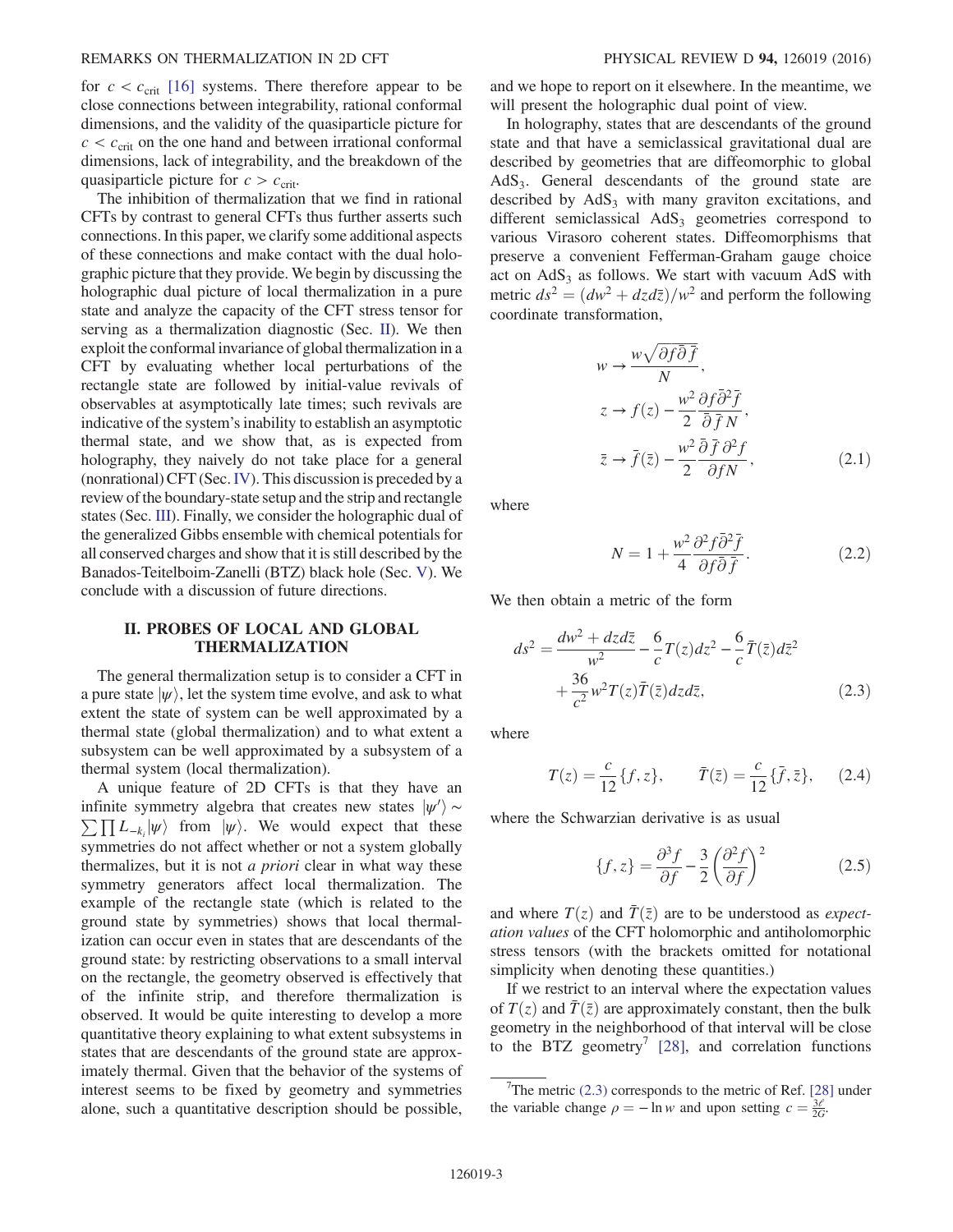computed there are approximately the same as the finite temperature correlation functions obtained from the BTZ geometry. Thus, in order to obtain local thermalization, we should apply a diffeomorphism that produces a locally constant  $T(z)$  and  $\overline{T}(\overline{z})$ . An example of such a diffeomorphism is one that is locally approximately an exponential  $f(z) = \exp(\alpha z)$  as this has a constant Schwarzian derivative. This is not too surprising as an exponential map essentially produces a local version of the Unruh effect whereby accelerated observers observe a thermal state.

Globally, then, these diffeomorphisms produce what would appear as a local concentration of energy density repeatedly oscillating (due to the global periodic time dependence) in AdS, but that does not form a black hole even at arbitrarily late times. It is therefore clear that diffeomorphisms alone, absent additional energy injections into AdS, never produce global thermalization. This leads to an interesting reverse question: given the expectation values of  $T(z)$  and  $\overline{T}(\overline{z})$  in some state, is it possible to come up with a diagnostic for whether or not the dual description of this state involves a black hole? In order to find such a diagnostic, we need to make sure that our diagnostic is not sensitive to diffeomorphisms, as the question of whether or not there is a black hole is clearly diffeomorphism invariant.

Perhaps the simplest way to analyze this problem is to find a diffeomorphism that makes  $T(z)$  and  $\overline{T}(\overline{z})$  constant and to read off the relevant constant values.<sup>8</sup> If both are larger than zero in the planar case (or larger than  $c/24$  in the global case), then the dual description can possibly involve a black hole, whereas for smaller values this is impossible, and the system does not exhibit global thermalization. Note that this is a necessary, not a sufficient, condition for the existence of a black hole, as a large amount of dilute matter could also produce the relevant energy densities without there being a black hole.

The Chern-Simons description of three-dimensional gravity suggests a different way to do this computation. Diffeomorophisms act as gauge transformations on the  $SL(2,\mathbb{R})$  gauge field

$$
A = \begin{pmatrix} 0 & 1 \\ \frac{6}{c}T & 0 \end{pmatrix}, \tag{2.6}
$$

<span id="page-4-0"></span>and therefore the relevant constant values of T can also be read off from the Wilson loop [\[30\]](#page-12-10)

$$
\cosh\frac{6}{c}T_{\text{const}} = \frac{1}{2}\text{Tr}P\exp\oint A dx. \tag{2.7}
$$

One can think of the coordinates that yield constant values for  $T(z)$  as the AdS<sub>3</sub> analog of the "center of mass" frame.

As a side remark, the geometries [\(2.3\)](#page-3-1) have recently been used to study gravitational hair for black holes, see, e.g., Refs. [\[31](#page-12-11)–33], with  $T(z)$  and  $\overline{T}(\overline{z})$  playing the role of the gravitational hair. From the Chern-Simons point of view, the only gauge-invariant observables in the theory are the Wilson loops [\(2.7\),](#page-4-0) which commute with all the Virasoro generators and which can be viewed as a Casimir for the Virasoro generators. These measure the invariant mass and angular momentum of the black hole. By contrast, there is no gauge-invariant observable in Chern-Simons theory that measures the gravitational hair away from the boundary of AdS or near the horizon of the black hole. In particular, there is no observable in the interior of AdS in Chern-Simons theory that would allow one to detect the gravitational hair, suggesting that the hair has nothing to do with the degrees of freedom making up the black hole.<sup>9</sup>

The above considerations are meant to illustrate that, while the stress tensor alone may provide some indication of thermalization, it is not a sufficiently sensitive diagnostic. This can be further motivated by observing that in theories with holographic duals the stress tensor only captures the behavior of the metric near the boundary of AdS. The analysis of physics deep inside the bulk, including whether or not a black hole is present, in general requires knowledge of the expectation values of other operators in the theory as well.

More generally, in arbitrary CFTs, the expectation values of all the higher conserved charges can be rendered constant by acting with more complicated Virasoro symmetries (beyond diffeomorphisms). However, these higher conserved charges do not appear to play an important role in AdS/CFT, which we shall see for the case of  $2 + 1$ dimensions in Sec. [V.](#page-9-0)

Finally, we note that the holographic bulk geometries obtained via [\(2.3\)](#page-3-1) are dual to conformal transformations of the CFT on the full plane. In order to apply this approach to finding the holographic dual of arbitrary bounded subsets of this CFT, i.e. boundary conformal field theories (BCFTs), it is necessary to equip this description with an appropriately chosen extension of the boundary of the

<sup>&</sup>lt;sup>8</sup>There is a subtlety here, as such a diffeomorphism may not always exist. As nicely reviewed in Ref. [\[29\]](#page-12-12), one can classify the  $T(z)$  that are inequivalent under diffeomorphisms of the circle, which is the same as the classification of the so-called Virasoro coadjoint orbits. Besides the orbits which contain a point with constant  $T(z)$ , there are several other orbits, but all of these orbits except one have an energy  $L_0$  which is unbounded from below and are therefore most likely unphysical. The one remaining orbit, labeled  $\mathcal{P}_1^-$  in Ref. [\[29\],](#page-12-12) has energy bounded from below, and its physical relevance (if any) is not clear to us. In any case, if we use the Chern-Simons description, and use  $SL(2,\mathbb{R})$  gauge transformations instead of diffeomorphisms, we can always achieve constant T. We will ignore this subtlety in the remainder of the paper and would like to thank Glenn Barnich for drawing our attention to this issue.

<sup>&</sup>lt;sup>9</sup>We would like to thank the participants of the Workshop on Topics in Three Dimensional Gravity (ICTP, Trieste) for useful discussions of these points.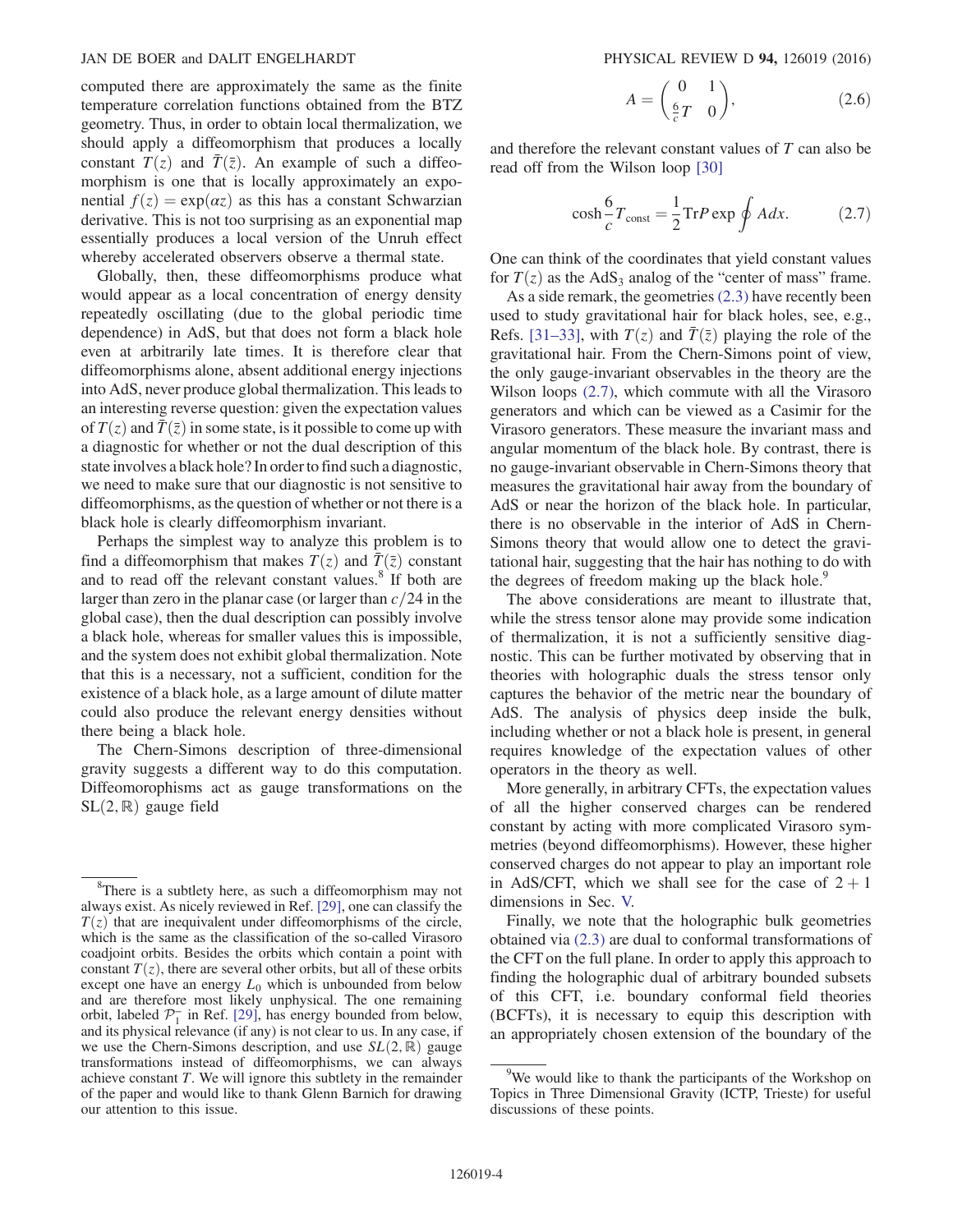CFT to the bulk—a bulk brane that bounds the spacetime region dual to this BCFT in the spirit of the AdS/BCFT correspondence of Refs. [\[34,35\].](#page-12-13) Applying [\(2.3\)](#page-3-1) to such setups in order to describe holographically a large class of holographic duals to BCFTs is an interesting direction that we leave to future work. Importantly, however, the presence of such a bulk brane is not expected to affect the local bulk physics in the deep interior (far away from the brane) of this spacetime, so that the above statements regarding local thermalization should carry over in the BCFT regime as well so long as the subsystem considered is sufficiently far from the boundary end points of the CFT.

### <span id="page-5-0"></span>III. NONEQUILIBRIUM BEHAVIOR FROM CFT BOUNDARY STATES

The setup underlying the CFT nonequilibrium dynamics approaches of Refs. [9–[16\]](#page-12-3)—and which lends a physical interpretation to the strip and rectangle states—is that of the Calabrese and Cardy (CC) boundary state model for nonequilibrium evolution in CFTs [\[9,10\]](#page-12-3). This boundary state setup relies on the existence of a well-defined analytic continuation from Lorentzian to Euclidean time in the system. This allows an initial state of the system  $|\psi_0\rangle$  to be described as a Euclidean boundary state  $|B\rangle$ . The system is taken to have a Hamiltonian H, and the initial state  $|\psi_0\rangle$  is assumed to be an eigenstate of a different Hamiltonian  $H_0$ . Conformal boundary states are in fact non-normalizable, and in practice the quench is taken to be from a gapped Hamiltonian, so that the actual Euclidean boundary state is given by a state that is irrelevantly perturbed from the conformal boundary state  $|B\rangle$ ; by convention, it is taken to be

$$
|\psi_0\rangle_E \propto e^{-\tau_0 H} |B\rangle, \qquad (3.1)
$$

<span id="page-5-1"></span>where  $\tau_0$  is on the order of the correlation length of the gapped Hamiltonian  $H_0$ . We note that  $H \propto \int T_u dx$ , where  $T_t \propto T(z) + \overline{T}(\overline{z})$ , and in general additional irrelevant operators are expected to contribute. More general forms of boundary states where additional conserved charges or boundary operators are introduced in the exponential and act on the conformal boundary state were considered in Refs. [\[19](#page-12-6)–21]. The restriction to  $T<sub>tt</sub>$  in [\(3.1\)](#page-5-1) was motivated in Ref. [\[13\]](#page-12-14) by noting that  $T<sub>tt</sub>$  is often the leading irrelevant operator acting on the boundary state, and here we restrict our analysis to this form.

At  $t = 0$ , the system is put in the state  $|\psi_0\rangle$ , and it is thereafter allowed to evolve unitarily as  $e^{-iHt}|\psi_0\rangle$ . Correlation functions of observables  $\mathcal{O}(t, x)$  are therefore given by

$$
\langle \mathcal{O}(t,x) \rangle = \langle \psi_0 | e^{iHt} \mathcal{O}(x) e^{-iHt} | \psi_0 \rangle
$$

and upon analytic continuation to Euclidean time can be computed via a path integral over a strip, of width  $2\tau_0$ , with the operator O inserted at  $\tau = \tau_0$  and analytically continued as  $\tau \to \tau_0 + it$ .

In a 2D CFT, where the strip of width  $2\tau_0$  can be conformally mapped to the upper-half plane (UHP) as  $w \rightarrow z(w) = e^{\frac{\pi}{2\tau_0}w}$ , correlation functions in this setup can<br>simply be computed by conformal transformations from the simply be computed by conformal transformations from the correlation functions of a boundary CFT (BCFT) on the UHP. This setup was used by CC to show that one-point functions decay exponentially for  $t \gg \tau_0$  and to compute the time evolution of correlations between two primary operators (via the two-point function).

Since the restriction of the CFT to the UHP reduces the symmetry group of the CFT, boundary conditions must be enforced at the interface such that the conformal symmetry group is retained under conformal maps from the UHP. These are given by the condition that there should be no energy or momentum flow across the boundary,  $T_{xy}|_{y=0} = 0$ , or

$$
T(z) = \overline{T}(\overline{z})|_{z=\overline{z}}.\tag{3.2}
$$

In the presence of additional symmetries in the CFT, boundary conditions that retain these symmetries may be imposed; however, the specification of the BCFT alone does not require the boundary to respect these additional symmetries.

The implication of this conformal boundary condition is that the holomorphic and antiholomorphic sectors of the CFT are no longer independent. In particular, n-point bulk correlators  $\langle \phi_{h_1, \bar{h}_1}(z_1, \bar{z}_1) \phi_{h_2, \bar{h}_2}(z_2, \bar{z}_2) \dots \phi_{h_n, \bar{h}_n}(z_n, \bar{z}_n) \rangle$  on the upper-half plane obey the same Ward identities as the formal 2n-point correlators of holomorphic fields on the full plane [\[36\]](#page-12-15),

$$
\langle \phi_{h_1}(z_1)\phi_{\bar{h}_1}(z_1^*)\phi_{h_2}(z_2)\phi_{\bar{h}_2}(z_2^*)...\phi_{h_n}(z_n)\phi_{\bar{h}_n}(z_n^*)\rangle.
$$

The presence of the boundary thus implies that, e.g., onepoint functions of primary operators no longer vanish in general on the UHP and are determined by conformal invariance up to a constant to have the form  $\langle \phi_{h,\bar{h}}(z,\bar{z}) \rangle \sim$  $(z - \bar{z})^{-2h}$  for  $h = \bar{h}$ .

The infinite conformal symmetry of 2D CFTs allows a boundary state defined on the upper-half plane to be mapped to an effectively unlimited range of bounded domains, with the strip only one particular example; as noted earlier, such mappings do not affect the thermal behavior of the system, and whether or not the system reaches a global thermal state is invariant under these transformations. Consequently, the out-of-equilibrium behavior of a system from a particular boundary state can be investigated in any of the conformally equivalent boundary states. In the absence of additional operator insertions, these states are simple conformal mappings of the ground state on the UHP and do not exhibit global thermalization. As noted earlier, any of these boundary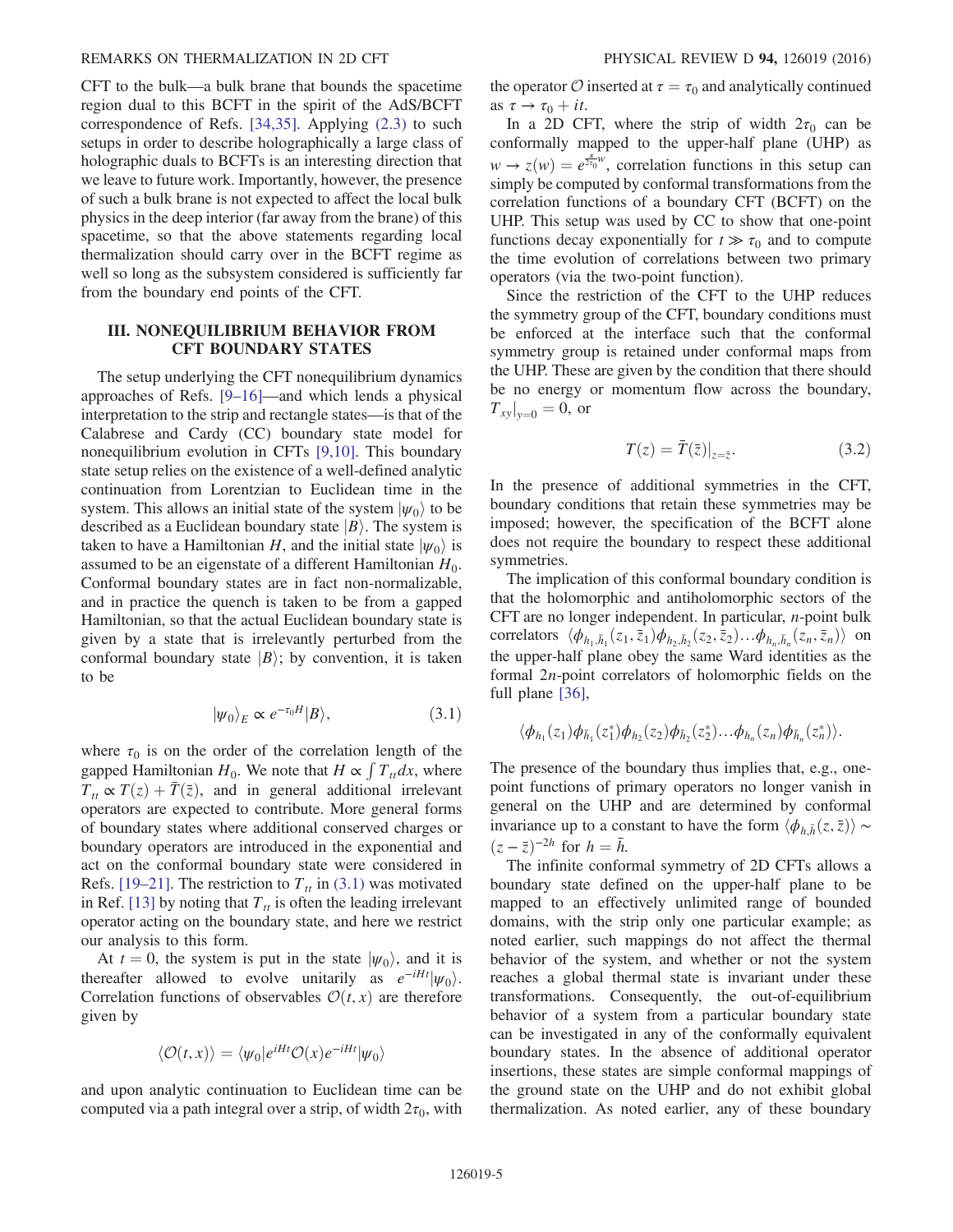states can be mapped to the strip geometry, where the expectation value of the stress tensor is a constant Casimir value due to the vanishing of  $\langle T(z) \rangle$  on the ground state on the UHP. The simplest modifications of the boundary states that potentially exhibit global thermalization are those obtained by local operator insertions. As we show below, to diagnose thermalization of such systems, it is necessary to consider more refined observables. If additional operators are inserted on the boundary of the domain, conformal mappings do not affect the nature of these fields as boundary fields, since the boundary of a given system (e.g., the x axis on the UHP) is mapped to the boundary of the conformally transformed system.

#### A. Revivals in finite-length systems

The finite-length equivalent of the CC setup is a boundary state defined on a strip with spatial boundaries. Such bounded domains, with a vast array of differently shaped boundaries, can be obtained by Schwarz-Christoffel maps [\[37\]](#page-12-16) from the UHP to bounded polygonal geometries. These transformations map a set of designated prevertices on the real line of the complex plane to the vertices of a new polygonal domain, with the real line mapped to the boundary of the domain. In particular, we can consider the map to a rectangle. For prevertices at  $x = \pm 1, \pm \frac{1}{k}$ , the general form of the map  $z \to f(z) = w$  to the rectangle is general form of the map  $z \rightarrow f(z) = w$  to the rectangle is given by the integral expression

$$
w(z) = A \int_0^z \frac{d\zeta}{(\zeta - 1)^{\frac{1}{2}}(\zeta + 1)^{\frac{1}{2}}(\zeta - \frac{1}{k})^{\frac{1}{2}}(\zeta + \frac{1}{k})^{\frac{1}{2}}},
$$

where A is a constant that can be freely chosen. With a choice of  $A = -\frac{L}{2kK_1(k^2)}$ , where  $K_1(k^2)$  is the complete elliptic integral of the first kind and  $k \in [0, 1]$ ,  $w(z)$  is given<br>as an elliptic integral of the first kind as an elliptic integral of the first kind

$$
z \to w(z) = \frac{L}{2K_1(k^2)} F(\arcsin z, k^2)
$$
 (3.3)

and maps the UHP to a rectangle with vertices at  $(\pm \frac{L}{2}, 0)$ and  $(\pm \frac{L}{2}, H)$ , where  $H = \frac{K_1(1 - k^2)}{2K_1(k^2)}$  is the height of the rectangle (Fig. [1\)](#page-6-0). The geometry of the rectangle is fully determined by the ratio  $L/H$ . The limit of  $k \to 1$  corresponds to the zero-height rectangle, and in this limit the system appears infinite in length. The limit of  $k \to 0$ corresponds to the semi-infinite strip with width L.

<span id="page-6-1"></span>The inverse map from the rectangle to the UHP is given by the elliptic Jacobi function

$$
w \to z(w) = \operatorname{sn}\left(\frac{2K_1(k^2)}{L}w, k^2\right),\tag{3.4}
$$

which is periodic in its argument as

$$
\operatorname{sn}\left(\frac{2K_1(k^2)}{L}(w+mL+2inHL), k^2\right)
$$

$$
=(-1)^m \operatorname{sn}\left(\frac{2K_1(k^2)}{L}w, k^2\right).
$$

We will denote the complex coordinate on the rectangle by  $w = x + i\tau$ , with  $\tau$  the Euclidean time direction along the height of the rectangle and  $x$  the direction along its width. Observables in this geometry are inserted on the rectangle and analytically continued to Lorentzian times as  $\tau \rightarrow \frac{H}{2} + it$ , where t denotes the Lorentzian time coordi-<br>nate As a result Eq. (3.4) is periodic in Lorentzian time nate. As a result, Eq. [\(3.4\)](#page-6-1) is periodic in Lorentzian time with period equal to 2L. Since correlation functions on the rectangle are calculated from their counterparts on the UHP, every argument z of a Lorentzian operator assumes an inherent periodicity; e.g., one-point functions of primary operators of conformal dimension  $h$  in the conformal mapping of the UHP ground state are given by

<span id="page-6-2"></span>
$$
\langle \mathcal{O}(t,x) \rangle \sim \left( \frac{dz(w)}{dw} \frac{d\bar{z}(\bar{w})}{d\bar{w}} \right)^h (z(w) - \bar{z}(\bar{w}))^{-2h}, \quad (3.5)
$$

<span id="page-6-3"></span>where the complex coordinates are continued as  $w \rightarrow x$  −  $t + iH/2$  and  $\bar{w} \rightarrow x + t - iH/2$ , and the stress tensor is given by

$$
\langle T(t,x) \rangle = \frac{c}{12} \{ z(w), w \},\tag{3.6}
$$

<span id="page-6-0"></span>

 $\tau$  $\overline{H}$  $w(1/k)$ 

FIG. 1. The Schwarz-Christoffel conformal transformation that maps the UHP with designated prevertices to a rectangle.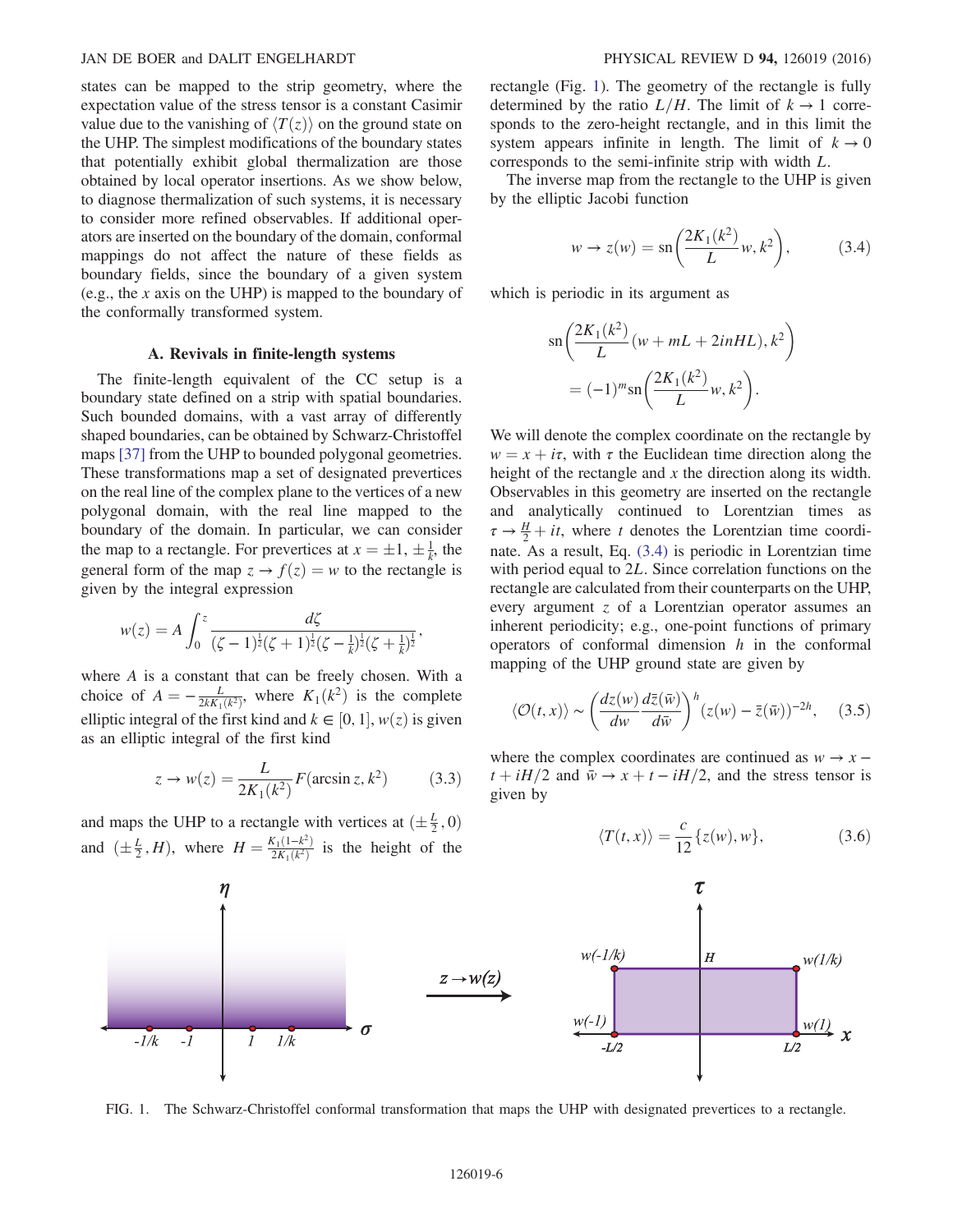where c is the central charge and  $\{z(w), w\} = \frac{z^{(3)}(w)}{z'(w)} \frac{3}{2}$   $\binom{3}{2}$  $\frac{z^{(2)}(w)}{z'(w)}$  $2^{2}$  is the Schwarzian derivative. The periodicity of [\(3.5\)](#page-6-2) and [\(3.6\)](#page-6-3) in Lorentzian time is therefore evident (Fig. [2\)](#page-7-1). The periodicity of these observables as resulting from the nature of the conformal mapping and the implication that the rectangle state features nonthermal behavior was also pointed out in Ref. [\[14\]](#page-12-4).

As we reviewed, conformal transformations of the vacuum state on the upper-half plane do not thermalize, but one might expect that perturbations of this boundary state should eliminate the nonthermal behavior. Rectangle states perturbed by operator insertions in  $c = 1$  CFT were considered in Ref. [\[15\]](#page-12-17) in a somewhat different context. Below, we investigate how the time evolution of similar states is affected by the spectrum of the CFT (rational vs

<span id="page-7-1"></span>

(a) Profile of the expectation value of the holomorphic stress tensor  $T(t, x)$  across the rectangle.



(b) One-point functions  $\langle \mathcal{O}(t,x) \rangle$  at sample points  $x = 0.1$  (top) and  $x = 0.4$  (bottom).



nonrational) and whether a given system may exhibit periodic revivals at asymptotically late times. Recall that, as was pointed out in Sec. [II,](#page-3-0) the expectation value of the stress tensor itself is in general an insufficient diagnostic of thermalization. In particular, in a state perturbed by Euclidean-time operator insertions  $\mathcal{O}_i$  with conformal dimensions  $h_i$ , the time dependence in the expectation value of the stress tensor is determined purely by conformal invariance,

$$
\left\langle T(z)\prod_i\mathcal{O}_i(\zeta_i)\right\rangle = \sum_i\left[\frac{h_i}{(z_i-\zeta_i)^2}+\frac{\partial_{\zeta_i}}{z_i-\zeta_i}\right]\left\langle\prod_i\mathcal{O}_i(\zeta_i)\right\rangle,
$$

since only the stress tensor coordinate  $\zeta$  is continued to Lorentzian time. As a result, the time evolution of this expectation value is qualitatively identical regardless of the spectrum of the CFT and cannot be used to resolve any potential differences for CFTs with  $c < c_{\rm crit}$  vs those with  $c > c_{\text{crit}}$ . In the next section, we therefore probe perturbations of boundary states using one-point functions of generic operators that do not correspond to conserved currents, focusing on the different behaviors of rational vs nonrational CFTs.

## <span id="page-7-0"></span>IV. OPERATOR SPECTRUM DEPENDENCE OF THERMALIZATION

In this section, we consider expectation values of primary operators in perturbed states. The simplest perturbed states are those produced by a path integral over a suitable Euclidean domain with a single operator insertion on the boundary of the domain. The expectation value of a single operator in such a state will then be given by the analytic continuation of a three-point function with two operators on the boundary (one for the in state and one for the out state) and one operator in the interior. Conformal invariance fixes the form of these three-point functions up to a single unknown function of a suitable cross-ratio. Even without knowing the explicit form of this function (which would involve knowledge of the structure constants and conformal blocks of the theory), one can already see a qualitative change in the behavior of the part of the threepoint function that is determined by conformal invariance (and that we henceforth refer to as the "universal" part of the correlation function) as one moves from rational to nonrational theories. In particular, exact periodicity of the expectation value appears to be  $lost<sub>10</sub>$  in agreement with the picture that rational theories should not display global thermalization and irrational theories should. However, without more detailed knowledge of the exact correlation function, it is not possible to see the destructive interference which leads to exponential decay to the thermal value of

 $10$ To see this, as we discuss below, we in fact need to consider linear superpositions of states obtained by operator insertions.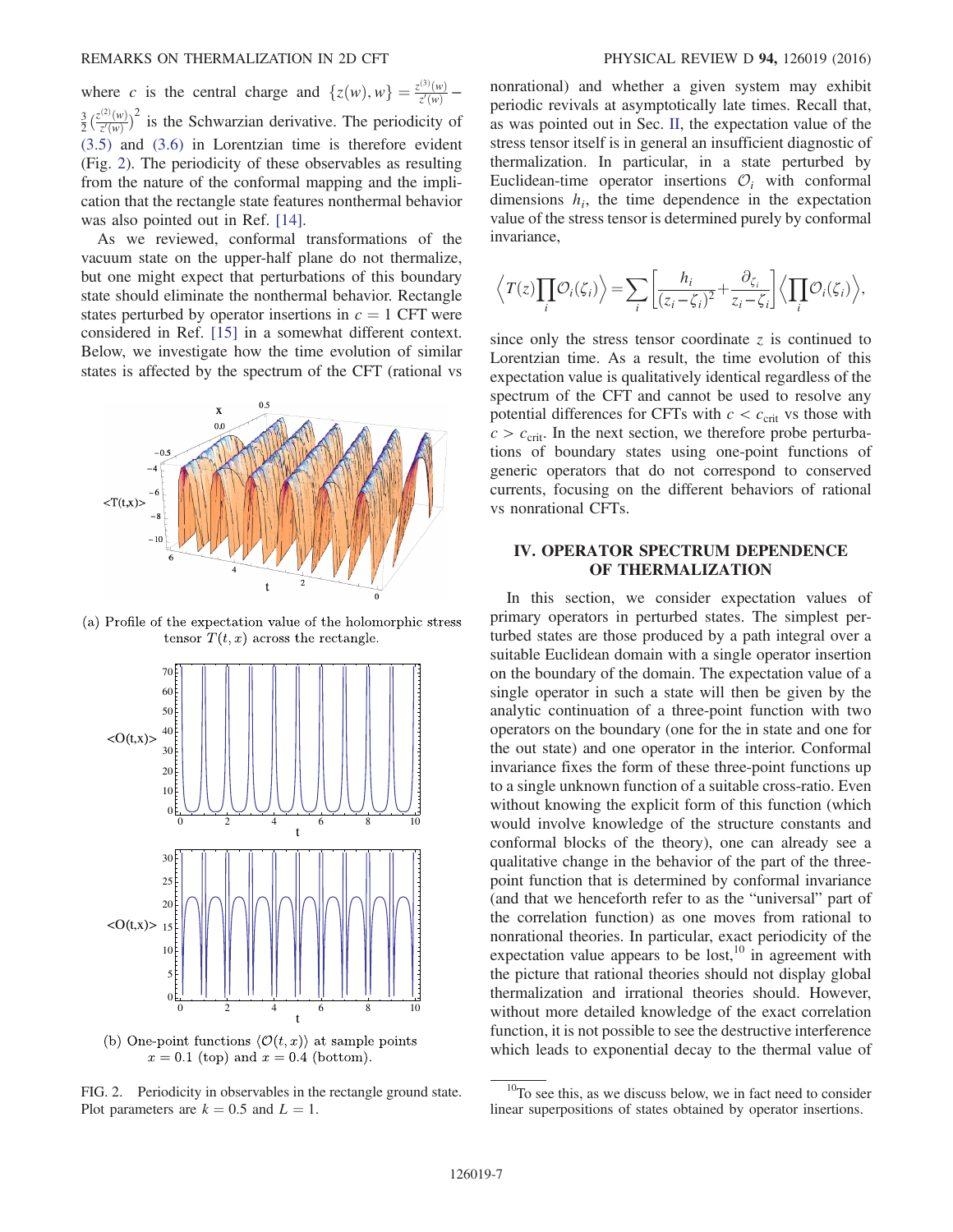one-point functions, and, while suggestive, our analysis is by no means to be taken as a proof of thermalization in irrational CFTs.

#### A. General setup

It is in principle possible to consider very general classes of states created by a path integral over arbitrary bounded domains with a particular boundary state on the boundary and arbitrary insertions of operators in the interior of the domain and on its boundary. Even in the absence of operator insertions, correlation functions computed in states of this type are in general time dependent. As we discussed in Sec. [II](#page-3-0), the time dependence in the expectation value of the energy-momentum tensor can in general be removed by applying a suitable diffeomorphism, and we will therefore focus on the geometries with a timeindependent expectation value for the energy-momentum tensor, which are infinite strip geometries.

We consider an infinite Euclidean strip of the form  $w = x + i\tau$  with  $(x, \tau) \in [0, 2L] \times [-\infty, \infty]$ , which can be meaned to the unper helf plane via the mean  $\tau(w) = e^{\frac{\pi i \tau}{2}}$ mapped to the upper-half plane via the map  $z(w) = e^{\frac{\pi i w}{2L}}$ , with z the coordinate on the upper-half plane. Such an infinite strip can be interpreted in two different ways, either as providing an in and an out state on the theory on a finite interval of length 2L, or as providing an in and an out state on an infinite spatial interval. In the latter case, the roles of space and time should be exchanged, $11$  so that Euclidean time runs from zero to 2L and space runs from  $-\infty$  to  $+\infty$ . Moreover, the relevant analytic continuation to Lorentzian time is  $w = x - t$  in the first case and  $w = L + it + i\tau$  in the second case. We will take the point of view of the finite strip in what follows. $12$ 

We insert  $n_1$  boundary operators  $\mathcal{O}_B$  on the left boundary of the strip at  $w_a = i\tau_a$ , and  $n_2$  bulk operators  $\mathcal O$  at positions  $w_p = x_p + i\tau_p$ . For simplicity, we will not insert any operators on the right boundary of the strip, but this is a straightforward generalization. In order to be able to interpret the boundary insertions as corresponding to an in and an out state, the boundary operators should be distributed symmetrically around  $\tau = 0$ . However, if we are interested in studying linear superpositions of states, we should also consider asymmetric distributions of operators.

#### B. Periodicity in correlation functions

The general form of the correlation function can be obtained by mapping it to the upper-half plane and using  $SL(2,\mathbb{R})$  Ward identities. To write the result, we denote

$$
(\xi_1, ..., \xi_N) = (\{z_a(w_a)\}, \{z_p(w_p)\}, \{\bar{z}_p(\bar{w}_p)\}),
$$
  

$$
N = n_1 + 2n_2,
$$
 (4.1)

in terms of which the correlator is, up to an overall constant factor,

$$
\left\langle \prod_{a} \mathcal{O}_{B,a}(w_a) \prod_{j} \mathcal{O}_p(w_p) \right\rangle
$$
\n
$$
= \prod_{i}^{N} \xi_i^{h_i} F\left(\frac{\xi_{ij} \xi_{kl}}{\xi_{ik} \xi_{jl}}\right) \prod_{i < j} \xi_{ij}^{\frac{2}{N-2}(h_{\Sigma}/(N-1) - h_i - h_j)}, \qquad (4.2)
$$

where  $h_{\Sigma} = \sum h_i$  and  $\xi_{ij} = \xi_i - \xi_j$  and F is a function of cross-ratios. Note that the conformal dimensions  $h_i$  refer to both those of the bulk operator,  $h$ ,  $\bar{h}$ , as well as those of the boundary operators,  $h_B$ . The prefactor  $\prod \xi_i^{h_i}$  is due to the map from the strip to the upper-half plane and includes contributions from the coordinates of all operators.<sup>13</sup> It can be absorbed in a nice way in the rest of the expression by defining

<span id="page-8-0"></span>
$$
\tilde{\xi}_{ij} = \frac{\xi_i - \xi_j}{\sqrt{\xi_i \xi_j}} = 2i \sin \left[ \frac{\pi}{4L} (w_i - w_j) \right],\tag{4.3}
$$

in terms of which the general correlator is of the form

$$
\left\langle \prod_{a} \mathcal{O}_{B,a}(w_a) \prod_{p} \mathcal{O}_p(w_p) \right\rangle
$$
\n
$$
= F\left(\frac{\tilde{\xi}_{ij}\tilde{\xi}_{kl}}{\tilde{\xi}_{ik}\tilde{\xi}_{jl}}\right) \prod_{i < j} \tilde{\xi}_{ij}^{\frac{2}{N-2}(h_{\Sigma}/(N-1)-h_i-h_j)}.
$$
\n(4.4)

Note that, because the exponential map that we employ here has an explicit dependence on  $i$  in it,

$$
(w_1, ..., w_N) = (\{w_a\}, \{w_p\}, \{-\bar{w}_p\}).
$$
 (4.5)

Upon analytic continuation of a particular bulk operator to Lorentzian time,  $w \to x - t$ , it is clear from [\(4.3\)](#page-8-0) that the correlation function will contain contributions of the form  $f(t) = (\sin(\frac{\pi}{4L}(t-c)))^s$ , with complex c, which might appear to be periodic with period of at most 8L, except that s is in general not an integer and  $f(t)$  has to be defined through analytic continuation. For complex  $c$ , the function  $z(t) = \sin(\frac{\pi}{4L}(t-c))$  follows a contour around the origin in the complex plane that we can write as  $z(t) = r(t)e^{i\phi(t)}$ ,<br>with both  $r(t)$  and  $\phi(t)$  periodic with period 8*I*. The with both  $r(t)$  and  $\phi(t)$  periodic with period 8L. The analytic continuation of  $z(t)$ <sup>s</sup> is clearly  $r(t)$ <sup>s</sup>  $e^{is\phi(t)}$ , which is

<sup>&</sup>lt;sup>11</sup>This is the strip state of CC [\[9,10\].](#page-12-3)<br><sup>12</sup>Note that our results are only valid when the relevant length scales are larger than any length scale in the actual system (otherwise, the CFT interpretation would not be valid). We would like to emphasize that we would not usually expect problems with analytic continuation in time to arise when the interpretation is that of a system on an infinite line.

<sup>&</sup>lt;sup>13</sup>This prefactor is given by  $\prod_i \left( \frac{dw_i(z_i)}{dz_i} \right)$ <br>comes  $\prod_i (z_i(w_i))^{h_i}$  up to a constant fa  $h_i$ , which on the strip becomes  $\prod_i (z_i(w_i))^{h_i}$  up to a constant factor.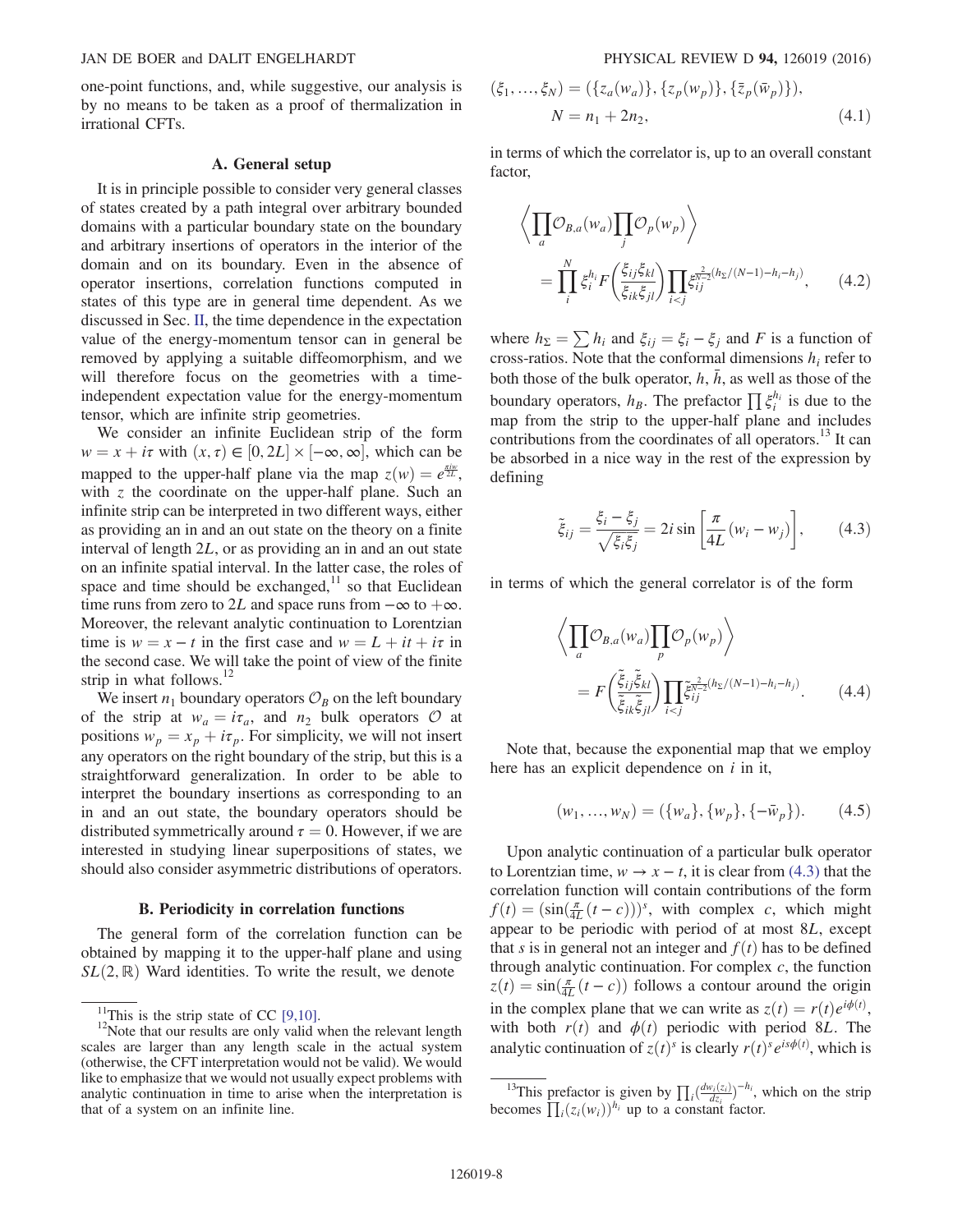now no longer periodic unless s is rational. This is an indication that the time dependence of correlation functions in rational theories will have special properties and tend to be periodic.

We will consider pure states of the form  $\sum_i |\psi_i\rangle$  where each  $|\psi_i\rangle$  is obtained through a path integral on the halfstrip with suitable operator insertions. Expectation values of bulk operators in such states require us to compute matrix elements  $\langle \psi_i | \prod_k O_k | \psi_j \rangle$ .<br>We first focus on the diago

We first focus on the diagonal matrix elements. For those, it turns out that the universal part of the correlation function will always be periodic. To see this, we observe that the correlation function will contain a product of terms of the form

<span id="page-9-1"></span>
$$
\left[\sin\left(\frac{\pi}{4L}(t-x+i\tau_0)\right)\sin\left(\frac{\pi}{4L}(t-x-i\tau_0)\right)\right]^s, \quad (4.6)
$$

which can be rewritten as the purely real expression,

$$
2^{-s} \left[ \cosh\left(\frac{\pi}{2L}\tau_0\right) - \cos\left(\frac{\pi}{2L}(t-x)\right) \right]^s, \quad (4.7)
$$

which is well defined with period 4L.

Any possible breakdown of periodicity in diagonal matrix elements therefore has to originate from the function F of the cross-ratios that appears in the correlation function as well. Unfortunately, it is much more difficult to analyze this function in general. If we take the simplest example with two boundary insertions at  $\pm i\tau_0$  and one bulk operator, the cross-ratio (after analytic continuation) takes the form

<span id="page-9-2"></span>
$$
y = \frac{\tilde{\xi}_{w,\tilde{w}}\tilde{\xi}_{w_1,w_2}}{\tilde{\xi}_{w,w_1}\tilde{\xi}_{\tilde{w},w_2}}\n= \frac{\sin\left[\frac{\pi}{2L}x\right] \sin\left[\frac{\pi i}{2L}\tau_0\right]}{\sin\left[\frac{\pi}{4L}\left(t - x - i\tau_0\right)\right] \sin\left[\frac{\pi}{4L}\left(t + x + i\tau_0\right)\right]}.
$$
\n(4.8)

We see that y does not go around one of the singularities at  $y = 0, 1, \infty$  and that therefore the unknown function of the cross-ratio will remain periodic<sup>14</sup> with period 4L. Finally, for boundary operators inserted at  $\pm \infty$  ( $\tau_0 \rightarrow \infty$ ), the crossratio becomes time independent,

$$
y = e^{\frac{\pi ix}{L}} - 1, \tag{4.9}
$$

so that no decay in time can be seen for such operator placement. There may be an argument as to why diagonal matrix elements always remain periodic based on the symmetry  $\tau \leftrightarrow -\tau$ , but we have not explored this in detail.

Off-diagonal matrix elements, on the other hand, appear to lose their periodicity in general. This is already clear at the level of the universal part of the correlation function, where factors of the form  $\left[\sin \frac{\pi}{4L}(t-c)\right]^{s}$ ,  $c = x + i\tau_0$ , are no longer paired with factors  $\left[\sin \frac{\pi}{4L}(t-c^*)\right]$ <sup>s</sup> as in [\(4.6\)](#page-9-1), resulting in an expression consisting of powers of periodic functions that are complex in the time argument. If  $s$  is rational, these factors will remain periodic but with a longer period, but if s is irrational periodicity is lost altogether. Of course, for a complete analysis, it is necessary to also consider the in general unknown functions of the crossratios.15 The analytic properties of correlation functions, and more generally the analytic properties of conformal blocks, are typically closely related to the braiding and fusion properties of the theory. For rational theories, the space of conformal blocks form finite-dimensional representations under fusion and braiding, which in turn is closely related to the periodicity of correlation functions.<sup>16</sup> One would therefore expect to see periodicity in the case of rational theories and a breakdown of periodicity in irrational theories. As we have explained, we already see signs of this breakdown in simple correlation functions, and it would be interesting to explore this further.

## <span id="page-9-0"></span>V. HOLOGRAPHIC DUAL OF THE GENERALIZED GIBBS ENSEMBLE

As mentioned in the Introduction, conformal field theories have a large number of conserved currents. For example, any polynomial made out of the stress tensor  $T(z)$ and its derivatives is a conserved current. Similarly, if there are additional higher spin currents, any polynomial involving those leads to conserved currents as well. Given such large sets of conserved currents, one can ask what the maximal set of conserved and commuting charges is. For the case of the Virasoro algebra, there exists a conserved current, unique up to total derivatives, the zero modes of which all commute. In the semiclassical case, where we replace operator product expansions (OPEs) by Poisson brackets, the construction of these conserved currents and

view of the straightforward argument in the Introduction.

<sup>&</sup>lt;sup>14</sup>We can also see this by observing that the denominator of [\(4.8\)](#page-9-2) can be expanded as  $\frac{1}{2}((a^2 + b^2)\cos(\frac{\pi x}{2L}) - 2iab\sin(\frac{\pi x}{2L}) - c\cos(\frac{\pi L}{2L}))$  where  $a = \cosh(\frac{\pi \tau_0}{2L})$  and  $b = \sinh(\frac{\pi \tau_0}{2L})$  so that it is  $cos(\frac{\pi t}{2L}))$  where  $a = cosh(\frac{\pi t_0}{4L})$  and  $b = sinh(\frac{\pi t_0}{4L})$ , so that it is given by the sum of a real time-periodic and a complex timegiven by the sum of a real time-periodic and a complex timeindependent function.

<sup>&</sup>lt;sup>15</sup>One can easily check in examples of  $c = 1$  theories where correlation functions of primaries can be explicitly written down that these conclusions indeed hold for the full correlation functions: for rational  $c = 1$  theories, periodicity is maintained, while for irrational  $c = 1$  theories, periodicity is lost. (Note that periodicity is maintained if we take our operators to be  $\partial \phi$  or  $\bar{\partial} \phi$ , but since these operators correspond to conserved currents, they should not be considered for diagnosing whether the system experiences revivals as previously explained.) Because  $c = 1$ theories are exactly solvable, we do expect these theories to be described by a suitable generalized Gibbs ensemble at late times under generic perturbation; see Refs.  $[20,21]$ .<br><sup>16</sup>which we already knew to be periodic in time anyway in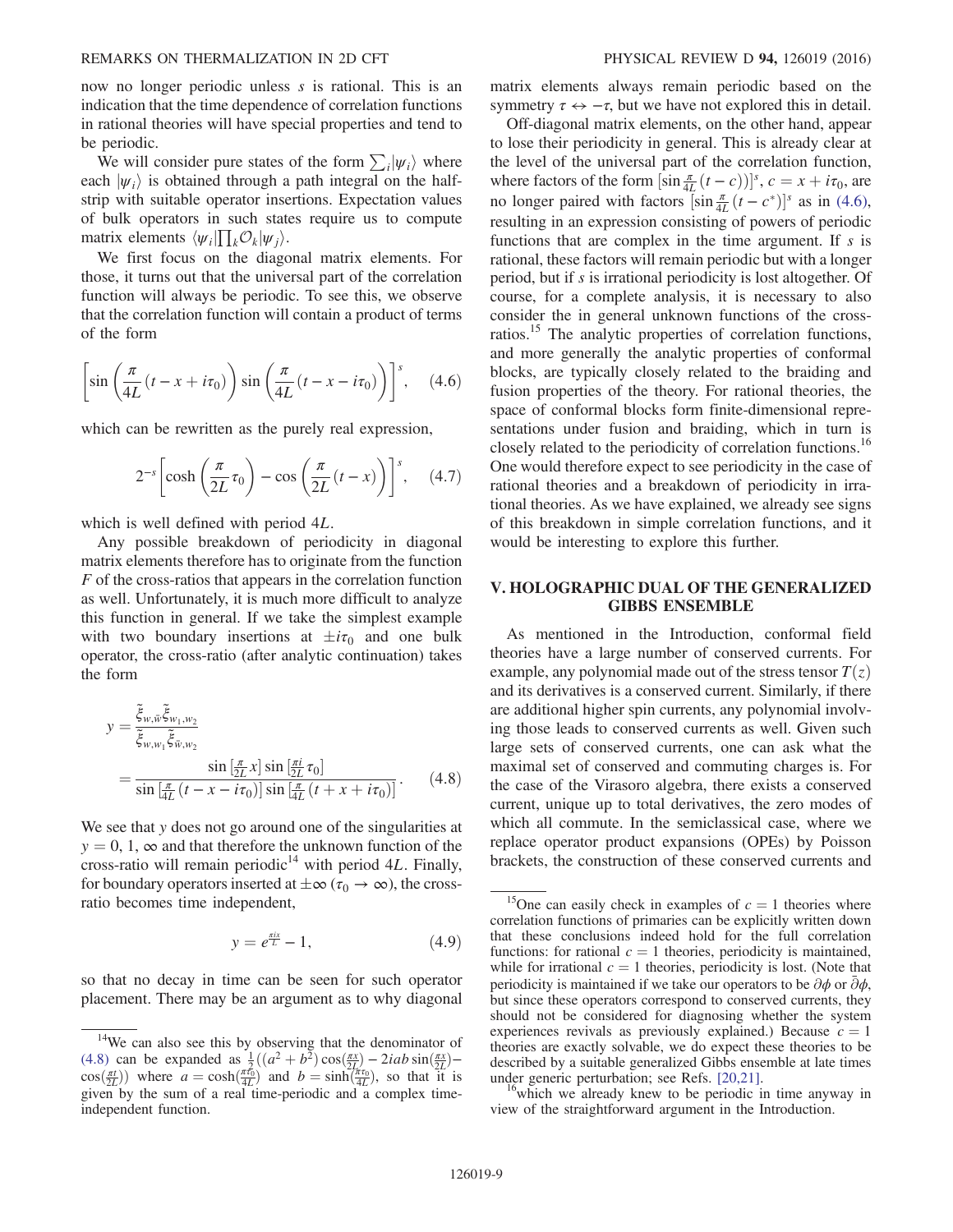corresponding conserved charges is captured by the KdV hierarchy. The KdV hierarchy does in fact also describe the flows generated by the complete set of commuting conserved charges. A conformal field theory contains a quantum deformation of the KdV hierarchy, the quantum KdV hierarchy; see Ref. [\[18\].](#page-12-5)

Since the stress tensor is a single trace operator, adding polynomials of the stress tensor and its derivatives with chemical potentials to the action (in order to describe a generalized Gibbs ensemble) corresponds to multitrace deformations in the CFT. Multitrace deformations both in pure gravity as well as in its higher spin extensions can be conveniently studied in the Chern-Simons formulation, and a detailed discussion will appear elsewhere [\[38\].](#page-12-19) Here, we simply summarize a few key ingredients using the notation from Ref. [\[39\].](#page-12-20)

In general, if we add a multitrace deformation of the form  $\int \Omega = \sum_i \nu_i F_i(W_s)$ , with the  $\nu_i$  chemical potentials which<br>we will take to be constant, and  $F(W_s)$  polynomials in the we will take to be constant, and  $F(W_s)$  polynomials in the higher spin fields and their derivatives, all we need in Chern-Simons theory is a boundary term of the form

$$
I_B^{(E)} = -\frac{k_{cs}}{2\pi} \int_{\partial M} d^2 z \text{Tr}[(a_z + a_{\bar{z}}) a_{\bar{z}} - 2\Omega] \tag{5.1}
$$

plus a similar result for the right movers. Moreover, whereas  $a_{\overline{z}}$  usually contains the sources  $\mu_s$  for the higher spin fields  $W_s$ , we now need to replace these sources  $\mu_s$ by  $\partial \Omega/\partial W_s$ . We therefore in general have a nonlinear relation between the normalizable and non-normalizable modes, which is typical for multitrace deformations [\[40,41\]](#page-12-21). The variation of the on-shell action consisting of standard Chern-Simons theory plus the boundary term can be written as

$$
\delta(I_{CS}^{(E)} + I_B^{(E)}) = \frac{k_{cs}}{\pi} \int_{\partial M} d^2 z \text{Tr} \sum_i \delta \nu_i F_i(W_s), \qquad (5.2)
$$

which indeed has the right structure.

Although we could continue our discussion in the language of Chern-Simons theory, from the above it should be clear that the bulk field equations are not modified and that, once we restrict to translationally invariant solutions, in the bulk the solution looks just like the BTZ black hole and its higher spin generalizations. This is also immediately the main point of this section; classically there are no hairy black holes corresponding to the generalized Gibbs ensemble, and the bulk geometry is still the BTZ geometry. The free energy or partition function is, however, different from that of the usual BTZ black hole, because of the additional boundary terms that one needs. In fact, looking carefully at the Chern-Simons formulation, one finds that the contribution of the left movers to the partition function for the pure gravity case with a deformation

$$
\int d\sigma \sum_i \mu_i F_i(T)
$$

is equal to

$$
Z = \text{Tr}(e^{-\int d\sigma \sum_{i} \mu_i F_i(T)}) = e^{2\pi \sqrt{\frac{L}{6}L_0} - \sum_{i} 2\pi \mu_i F_i(L_0)} |\text{saddle.}
$$
\n(5.3)

Here, saddle means that we have to extremize the righthand side with respect to  $L_0$ , and the answer therefore looks like a generalized Legendre transform of the expression of the black hole entropy. Here, because we restrict to translationally invariant solutions, all terms containing derivatives of T drop out of  $F_i(T)$ , and these functionals become ordinary functions of the zero mode  $L_0$ . Thus, using the bulk gravitational description simplifies the GGE dramatically, and the zero modes of the higher spin conserved currents are polynomials in terms of  $L_0$  and no longer take on independent values.

It is straightforward to see that

$$
\frac{\partial \log Z}{\partial \mu_i} = -2\pi F_i(L_0)|_{\rm saddle}.
$$

If we identify the  $F_i(T)$  with the conserved charges of the KdV hierarchy, then the partition function is precisely a tau-function for the KdV hierarchy.<sup>17</sup>

Though this is perhaps a somewhat trivial example of a tau-function, we can extend it to the case where  $T$  is no longer constant. For this, we need to use the gaugeinvariant generalization of the entropy given by the appropriate Wilson line operator. The result is

$$
Z = \text{Tr}(e^{-\int d\sigma \sum_{i} \mu_{i} F_{i}(T)})
$$
  
=  $\exp\left\{\frac{c}{6} \cosh^{-1} \frac{1}{2} \text{Tr} P \exp \oint \left(\frac{0}{\frac{6T}{c}} - \frac{1}{0}\right) - \int d\sigma \sum_{i} \mu_{i} F_{i}(T)\right\}\Big|_{\text{saddle}},$  (5.4)

where now saddle means that we should find the saddle point of the expression on the right-hand side for the functional  $T(\sigma)$ . This provides a more interesting class of tau-functions for the KdV hierarchy if the  $F_i(T)$  are the corresponding charges, but at this level the  $F_i(T)$  can in principle still be arbitrary, which is probably an artifact of the large-c (or large-k) limit. We expect that once we start quantizing Chern-Simons theory with matter we should see a more interesting structure emerge, and, in particular, we expect gravitational solutions that depend nontrivially on the chemical potentials  $\mu_i$ . It would be interesting to explore the construction of such "black holes with quantum hair" in more detail.

<sup>&</sup>lt;sup>17</sup>See, e.g., Refs. [\[42,43\]](#page-12-22) for the tau-function and Ref. [\[44\]](#page-13-0) for the KdV hierarchy.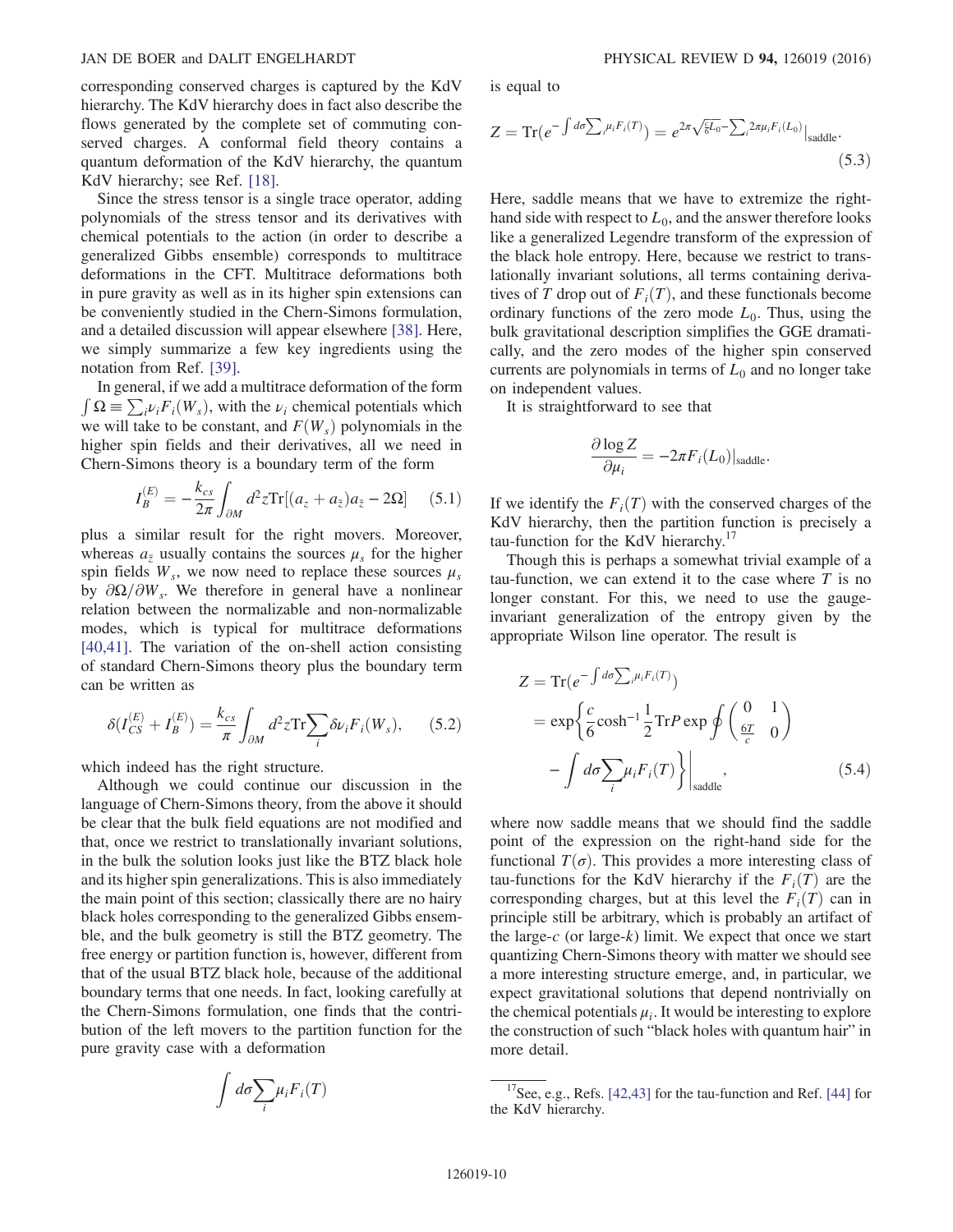## REMARKS ON THERMALIZATION IN 2D CFT PHYSICAL REVIEW D 94, 126019 (2016)

Finally, we note that, while it is tempting to assume a connection between the conserved charges considered here and the conserved charges that appear in studies of integrability in AdS/CFT, the latter are generically nonlocal and are supposed to already be relevant at the semiclassical level. Therefore, an obvious connection is lacking, but it would be interesting to further explore this as well as the role that the various conserved charges can possibly play in studying geon solutions and instabilities of AdS.

## VI. DISCUSSION

<span id="page-11-0"></span>In this paper, we studied some properties of the nonequilibrium behavior of 2D CFTs as well as the distinction between local and global thermalization. We provided arguments that there are no revivals in generic states in irrational theories, which one could take as an indication that the system thermalizes. To actually see thermalization probably requires one to choose very complicated initial states for which explicit computations rapidly become intractable. One-point functions of light probes in very complicated, heavy states can presumably be well approximated by the light-light-heavy-heavy conformal block derived in Ref. [\[45\],](#page-13-1) although these computations have to our knowledge not been extended to a situation with boundaries. Ultimately, this is just another illustration of the usual problem that we can either do explicit, weakly coupled computations where unitarity is manifest but thermalization difficult to see, or we can do strongly coupled (e.g., gravitational) computations where thermality is easy to see but manifest unitarity is lost.

We note that there has been much research in recent years, starting with Refs. [\[46](#page-13-2)–49], into the possibility of time-periodic solutions in AdS that avoid collapse into a black hole; however, exact solutions involving stable oscillating matter known to exceed the BTZ black hole mass threshold (in  $AdS_3$ ) and yet exhibiting revivals to  $t \rightarrow \infty$  (undamped oscillations) have so far not been found. If such solutions do exist, they appear likely to occupy a very small phase space and/or involve considerable simplifications of the physical setup. In Refs. [\[50,51\]](#page-13-3), quenches were studied in AdS/CFT using infalling shells of massless matter. For sufficiently low energy, approximate revivals were found, with a revival time which increased with energy. In  $AdS<sub>3</sub>$ , revivals persisted all the way up to energies slightly above the threshold for black hole formation. To explain this behavior quantitatively is beyond the scope of our paper, but we can make the following observation. The CFT in AdS/CFT is irrational, but its low-lying spectrum consists of multiparticle states of gravitons and other bulk modes, the interaction strength of which is set by the string coupling and the AdS radius in string units. If the bulk fields have suitable masses, one can in particular engineer a situation where the low-lying spectrum is approximately rational, and this may explain the approximate revivals seen at low energy, and perhaps also why the revival time increases with energy and why the revivals broaden more at higher energy. It would be interesting to study this in more detail.

In a similar spirit, we have shown that the holographic dual of the generalized Gibbs ensemble is still a BTZ black hole. The GGE has been central to the discussion of  $1 + 1$ dimensional integrable systems away from a conformal fixed point. Such integrable field theories can be obtained as massive deformations of a CFT, and—at least in principle—the analysis that was carried out here could be applied to them via conformal perturbation theory, where transformations to a frame of constant stress tensor can still be applied at every order.

We note several additional avenues that are of interest in light of our findings. The holographic picture of Sec. [II](#page-3-0) for diffeomorphisms of the CFT ground state can be used to generalize the AdS/BCFT setup of Refs. [\[34,35\]](#page-12-13) to arbitrary forms of boundary states by finding the appropriate bulk brane corresponding to the extension into the bulk of the dual BCFT's boundary. In particular, the holographic dual of the rectangle state can thus be found, and Lorentzian-time correlators from the corresponding initial state can be computed via a formalism such as Refs. [\[52,53\].](#page-13-4) The holographic implementation of such a setup would likely be a useful tool in evaluating general nonequilibrium behavior in systems with boundaries, not only in classical AdS geometries, but also to  $1/N$  corrections. Finally, we note that, while in classical  $SL(2,\mathbb{R})$ Chern-Simons theory expectation values of Wilson lines in different representations are related to each other in a simple way, this is no longer the case in quantum Chern-Simons theory. It would be interesting to explore these quantum expectation values in more detail and establish their relationship to the quantum KdV hierarchy and the GGE at finite values of the central charge.

#### ACKNOWLEDGMENTS

We are grateful to G. Barnich, N. Engelhardt, B. Freivogel, D. Harlow, T. Hartman, J. Jottar, and D. Marolf for useful discussions. D. E. acknowledges support from NSF Grants No. PHY-1313986 and No. DGE-0707424, Netherlands Organisation for Scientific Research (NWO), and the University of Amsterdam and is grateful to the Kavli Institute for Theoretical Physics for hospitality during the workshop Quantum Gravity Foundations: UV to IR while this work was in progress.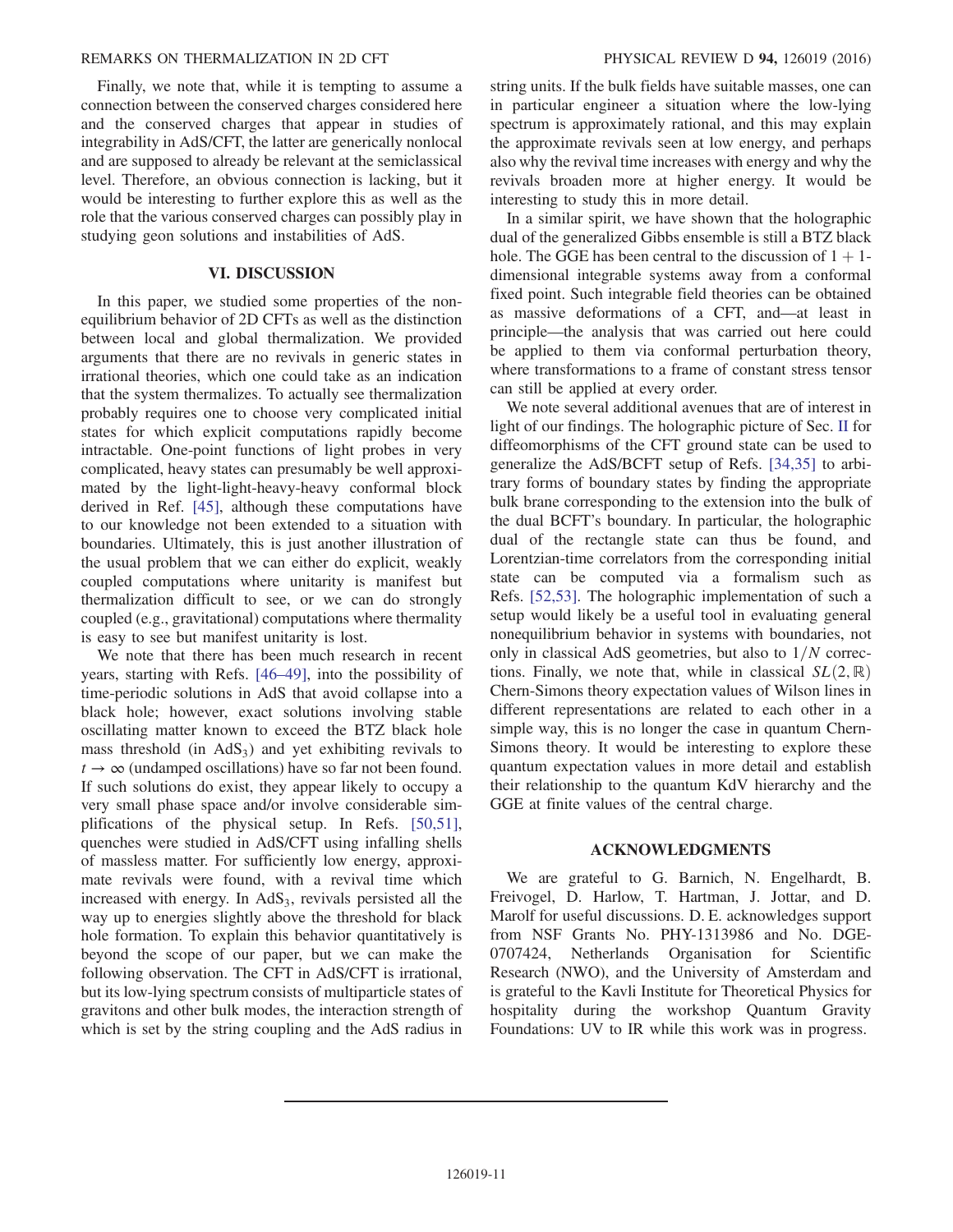- <span id="page-12-0"></span>[1] M. Srednicki, Chaos and quantum thermalization, [Phys.](http://dx.doi.org/10.1103/PhysRevE.50.888) Rev. E 50[, 888 \(1994\).](http://dx.doi.org/10.1103/PhysRevE.50.888)
- [2] J. M. Deutsch, Quantum statistical mechanics in a closed system, Phys. Rev. A 43[, 2046 \(1991\).](http://dx.doi.org/10.1103/PhysRevA.43.2046)
- [3] M. Rigol, V. Dunjko, and M. Olshanii, Thermalization and its mechanism for generic isolated quantum systems, [Nature](http://dx.doi.org/10.1038/nature06838) (London) 452[, 854 \(2008\)](http://dx.doi.org/10.1038/nature06838).
- [4] M. Rigol and M. Srednicki, Alternatives to Eigenstate Thermalization, Phys. Rev. Lett. 108[, 110601 \(2012\).](http://dx.doi.org/10.1103/PhysRevLett.108.110601)
- <span id="page-12-2"></span>[5] A. J. Daley, M. Rigol, and D. S. Weiss, Focus on outof-equilibrium dynamics in strongly interacting onedimensional systems, New J. Phys. 16[, 095006 \(2014\)](http://dx.doi.org/10.1088/1367-2630/16/9/095006).
- [6] J. Eisert, M. Friesdorf, and C. Gogolin, Quantum manybody systems out of equilibrium, [Nat. Phys.](http://dx.doi.org/10.1038/nphys3215) 11, 124 [\(2015\).](http://dx.doi.org/10.1038/nphys3215)
- [7] T. Langen, T. Gasenzer, and J. Schmiedmayer, Prethermalization and universal dynamics in near-integrable quantum systems, [J. Stat. Mech. \(2016\), P064009 .](http://dx.doi.org/10.1088/1742-5468/2016/06/064009)
- <span id="page-12-1"></span>[8] M. Rigol, V. Dunjko, V. Yurovsky, and M. Olshanii, Relaxation in a Completely Integrable Many-Body Quantum System: An Ab Initio Study of the Dynamics of the Highly Excited States of 1d Lattice Hard-Core Bosons, Phys. Rev. Lett. 98[, P050405 \(2007\)](http://dx.doi.org/10.1103/PhysRevLett.98.050405).
- <span id="page-12-3"></span>[9] P. Calabrese and J. Cardy, Time-Dependence of Correlation Functions Following a Quantum Quench, [Phys. Rev. Lett.](http://dx.doi.org/10.1103/PhysRevLett.96.136801) 96[, 136801 \(2006\).](http://dx.doi.org/10.1103/PhysRevLett.96.136801)
- [10] P. Calabrese and J. Cardy, Quantum quenches in extended systems, [J. Stat. Mech. \(2007\), P06008](http://dx.doi.org/10.1088/1742-5468/2007/06/P06008)
- [11] P. Calabrese and J. Cardy, Entanglement and correlation functions following a local quench: a conformal field theory approach, [J. Stat. Mech. \(2007\) P10004.](http://dx.doi.org/10.1088/1742-5468/2007/10/P10004)
- [12] T. Hartman and J. Maldacena, Time evolution of entanglement entropy from black hole interiors, [J. High Energy](http://dx.doi.org/10.1007/JHEP05(2013)014) [Phys. 05 \(2013\) 014.](http://dx.doi.org/10.1007/JHEP05(2013)014)
- <span id="page-12-14"></span>[13] J. Cardy, Thermalization and Revivals After a Quantum Quench in Conformal Field Theory, [Phys. Rev. Lett.](http://dx.doi.org/10.1103/PhysRevLett.112.220401) 112, [220401 \(2014\).](http://dx.doi.org/10.1103/PhysRevLett.112.220401)
- <span id="page-12-4"></span>[14] K. Kuns and D. Marolf, Non-thermal behavior in conformal boundary states, [J. High Energy Phys. 09 \(2014\) 082.](http://dx.doi.org/10.1007/JHEP09(2014)082)
- <span id="page-12-17"></span>[15] D. Engelhardt, Quench dynamics in confined  $1 + 1$ dimensional systems, J. Phys. A 49[, 12LT01 \(2016\).](http://dx.doi.org/10.1088/1751-8113/49/12/12LT01)
- <span id="page-12-8"></span>[16] C. T. Asplund, A. Bernamonti, F. Galli, and T. Hartman, Entanglement scrambling in 2d conformal field theory, [J.](http://dx.doi.org/10.1007/JHEP09(2015)110) [High Energy Phys. 09 \(2015\) 110.](http://dx.doi.org/10.1007/JHEP09(2015)110)
- [17] P. Calabrese and J. Cardy, Quantum quenches in  $1 + 1$ dimensional conformal field theories, [J. Stat. Mech. \(2016\)](http://dx.doi.org/10.1088/1742-5468/2016/06/064003) [P064003.](http://dx.doi.org/10.1088/1742-5468/2016/06/064003)
- <span id="page-12-5"></span>[18] V. V. Bazhanov, S. L. Lukyanov, and A. B. Zamolodchikov, Integrable structure of conformal field theory, quantum KdV theory and thermodynamic Bethe ansatz, [Commun. Math.](http://dx.doi.org/10.1007/BF02101898) Phys. 177[, 381 \(1996\).](http://dx.doi.org/10.1007/BF02101898)
- <span id="page-12-6"></span>[19] J. Cardy, Quantum quenches to a critical point in one dimension: Some further results, [J. Stat. Mech. \(2016\)](http://dx.doi.org/10.1088/1742-5468/2016/02/023103) [P023103.](http://dx.doi.org/10.1088/1742-5468/2016/02/023103)
- <span id="page-12-18"></span>[20] G. Mandal, R. Sinha, and N. Sorokhaibam, Thermalization with chemical potentials, and higher spin black holes, [J.](http://dx.doi.org/10.1007/JHEP08(2015)013) [High Energy Phys. 08 \(2015\) 013.](http://dx.doi.org/10.1007/JHEP08(2015)013)
- [21] G. Mandal, S. Paranjape, and N. Sorokhaibam, Thermalization in 2D critical quench and UV/IR mixing, [arXiv:](http://arXiv.org/abs/1512.02187) [1512.02187.](http://arXiv.org/abs/1512.02187)
- [22] P. Calabrese and J. Cardy, Evolution of entanglement entropy in one-dimensional systems, [J. Stat. Mech. \(2005\) P04010.](http://dx.doi.org/10.1088/1742-5468/2005/04/P04010)
- [23] P. Calabrese and J. Cardy, Entanglement entropy and conformal field theory, J. Phys. A 42[, 504005 \(2009\)](http://dx.doi.org/10.1088/1751-8113/42/50/504005).
- <span id="page-12-7"></span>[24] V. Balasubramanian, A. Bernamonti, J. de Boer, N. Copland, B. Craps, E. Keski-Vakkuri, B. Muller, A. Schafer, M. Shigemori, and W. Staessens, Thermalization of Strongly Coupled Field Theories, [Phys. Rev. Lett.](http://dx.doi.org/10.1103/PhysRevLett.106.191601) 106, [191601 \(2011\).](http://dx.doi.org/10.1103/PhysRevLett.106.191601)
- [25] V. Balasubramanian, A. Bernamonti, J. de Boer, N. Copland, B. Craps, E. Keski-Vakkuri, B. Muller, A. Schafer, M. Shigemori, and W. Staessens, Holographic Thermalization, Phys. Rev. D 84[, 026010 \(2011\).](http://dx.doi.org/10.1103/PhysRevD.84.026010)
- [26] P. Caputa, G. Mandal, and R. Sinha, Dynamical entanglement entropy with angular momentum and U(1) charge, [J.](http://dx.doi.org/10.1007/JHEP11(2013)052) [High Energy Phys. 11 \(2013\) 052.](http://dx.doi.org/10.1007/JHEP11(2013)052)
- [27] H. Liu and S. J. Suh, Entanglement growth during thermalization in holographic systems, [Phys. Rev. D](http://dx.doi.org/10.1103/PhysRevD.89.066012) 89, 066012 [\(2014\).](http://dx.doi.org/10.1103/PhysRevD.89.066012)
- <span id="page-12-9"></span>[28] M. Banados, Three-dimensional quantum geometry and black holes, [AIP Conf. Proc.](http://dx.doi.org/10.1063/1.59661) 484, 147 (1999).
- <span id="page-12-12"></span>[29] J. Balog, L. Feher, and L. Palla, Coadjoint orbits of the Virasoro algebra and the global Liouville equation, [Int. J.](http://dx.doi.org/10.1142/S0217751X98000147) [Mod. Phys. A](http://dx.doi.org/10.1142/S0217751X98000147) 13, 315 (1998).
- <span id="page-12-10"></span>[30] E. J. Martinec, Conformal field theory, geometry, and entropy, [arXiv:hep-th/9809021.](http://arXiv.org/abs/hep-th/9809021)
- <span id="page-12-11"></span>[31] W. Donnelly, D. Marolf, and E. Mintun, Combing gravitational hair in  $2 + 1$  dimensions, [Classical Quantum](http://dx.doi.org/10.1088/0264-9381/33/2/025010) Gravity 33[, 025010 \(2016\).](http://dx.doi.org/10.1088/0264-9381/33/2/025010)
- [32] G. Compère, P. Mao, A. Seraj et al. Symplectic and Killing symmetries of  $AdS<sub>3</sub>$  gravity: Holographic vs boundary gravitons, [J. High Energy Phys. 01 \(2016\) 080.](http://dx.doi.org/10.1007/JHEP01(2016)080)
- [33] M. M. Sheikh-Jabbari and H. Yavartanoo, On 3d Bulk Geometry of Virasoro Coadjoint Orbits: Orbit invariant charges and Virasoro hair on locally AdS3 geometries, [Eur. Phys. J. C](http://dx.doi.org/10.1140/epjc/s10052-016-4326-z) 76, 493 (2016).
- <span id="page-12-13"></span>[34] T. Takayanagi, Holographic Dual of BCFT, [Phys. Rev. Lett.](http://dx.doi.org/10.1103/PhysRevLett.107.101602) 107[, 101602 \(2011\).](http://dx.doi.org/10.1103/PhysRevLett.107.101602)
- [35] M. Fujita, T. Takayanagi, and E. Tonni, Aspects of AdS/ BCFT, [J. High Energy Phys. 11 \(2011\) 043.](http://dx.doi.org/10.1007/JHEP11(2011)043)
- <span id="page-12-15"></span>[36] P. D. Francesco, P. Mathieu, and D. Sénéchal, Conformal Field Theory, Graduate Texts in Contemporary Physics (Springer, New York, 1999).
- <span id="page-12-16"></span>[37] T. A. Driscoll and L. N. Trefethen, Schwarz-Christoffel Mapping (Cambridge University Press, Cambridge, England, 2002), Vol. 8.
- <span id="page-12-19"></span>[38] J. de Boer and J. I. Jottar (to be published).
- <span id="page-12-20"></span>[39] J. de Boer and J. I. Jottar, Boundary conditions and partition functions in higher spin  $AdS_3/CFT_2$ , [J. High Energy Phys.](http://dx.doi.org/10.1007/JHEP04(2016)107) [04 \(2016\) 107.](http://dx.doi.org/10.1007/JHEP04(2016)107)
- <span id="page-12-21"></span>[40] E. Witten, Multi-trace operators, boundary conditions, and AdS/CFT correspondence, [arXiv:hep-th/0112258.](http://arXiv.org/abs/hep-th/0112258)
- [41] A. Sever and A. Shomer, A note on multitrace deformations and AdS/CFT, [J. High Energy Phys. 07 \(2002\) 027.](http://dx.doi.org/10.1088/1126-6708/2002/07/027)
- <span id="page-12-22"></span>[42] E. Date, M. Jimbo, M. Kashiwara, and T. Miwa, Transformation groups for soliton equations—Euclidean lie algebras and reduction of the kp hierarchy, [Publ. RIMS](http://dx.doi.org/10.2977/prims/1195183297) 18[, 1077 \(1982\)](http://dx.doi.org/10.2977/prims/1195183297).
- [43] M. Jimbo and T. Miwa, Solitons and infinite dimensional lie algebras, [Publ. RIMS, Kyoto Univ](http://dx.doi.org/10.2977/prims/1195182017) 19, 943 (1983).